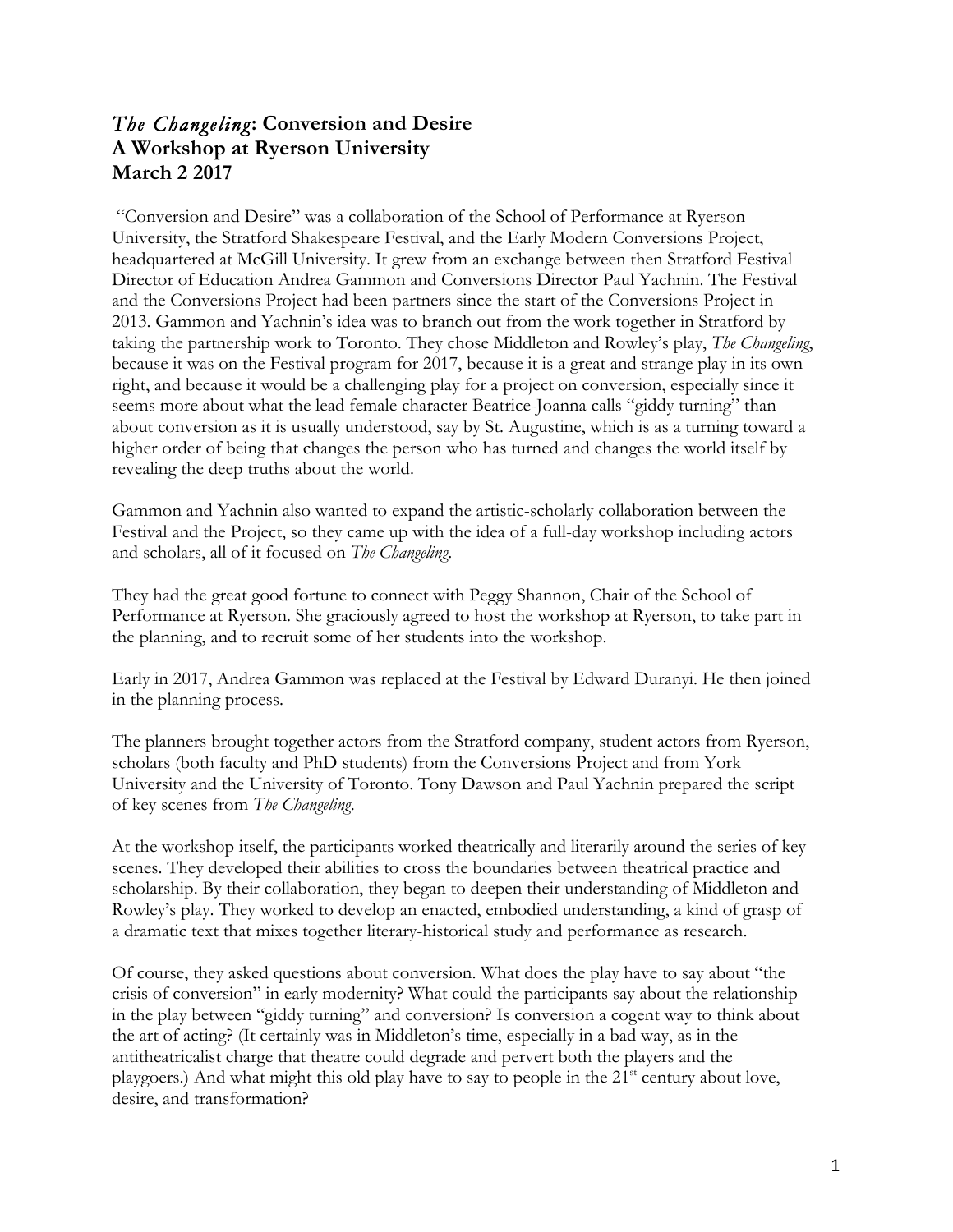At the end of the full-day workshop, and after a break for dinner, they opened the doors of the Studio Theatre at Ryerson and welcomed an audience of approximately fifty students, faculty, and members of the public to a workshop performance. The evening featured performances of the chosen scenes from *The Changeling*. Between scenes, the researchers presented brief, engaging observations and investigations.

The workshop included a number of intersecting tasks: editorial work to prepare the text for the performance; scene study; character study; blocking of the scenes; performing (and doing and redoing the scenes differently in dialogue with the members of the workshop); historical and literary study; thinking about and performing modes of conversion; scholarly presenting to a mixed, mostly non-academic audience; record-keeping; and interviewing. Peggy Shannon was a light-handed and assured director of the scenes. The members of the workshop worked well together across what might have seemed like difficult-to-cross boundaries between how they would normally have approached a text like *The Changeling.* Lauren Eriks Cline and Joseph Gamble kept notes on the day's work and conducted interviews with the actors and the scholars. Their record of the workshop, which follows this introduction, illustrates well what the participants learned from each other and how well open-minded and adventurous artists and scholars are able to work together toward new understandings, born of minds and bodies, of challenging theatrical texts.

#### **Members of the workshop**

#### **From the Stratford Festival**

Brad Hodder, playing Alsemero Ruby Joy, playing Beatrice-Joanna Robert King, playing Vermandero Tyrone Savage, playing De Flores

#### **The student actors**

Katherine Cappellacci, playing Diaphanta Ariana Marquis, playing Isabella Alexander Zonjic, playing Jasperino Sebastian Biasucci, playing Lollio Daniel Krmpotic, playing Antonio Jonathan Gordon, playing Piraquo

#### **Researchers**

Heidi Craig (PhD student, University of Toronto) Anthony Dawson (Professor Emeritus, University of British Columbia) Noam Lior (PhD student, University of Toronto) Elizabeth Pentland (Associate Professor, York University) Marjorie Rubright (Associate Professor, University of Toronto) Stephen Wittek (Conversions Project Manager; Assistant Professor, Carnegie Mellon University)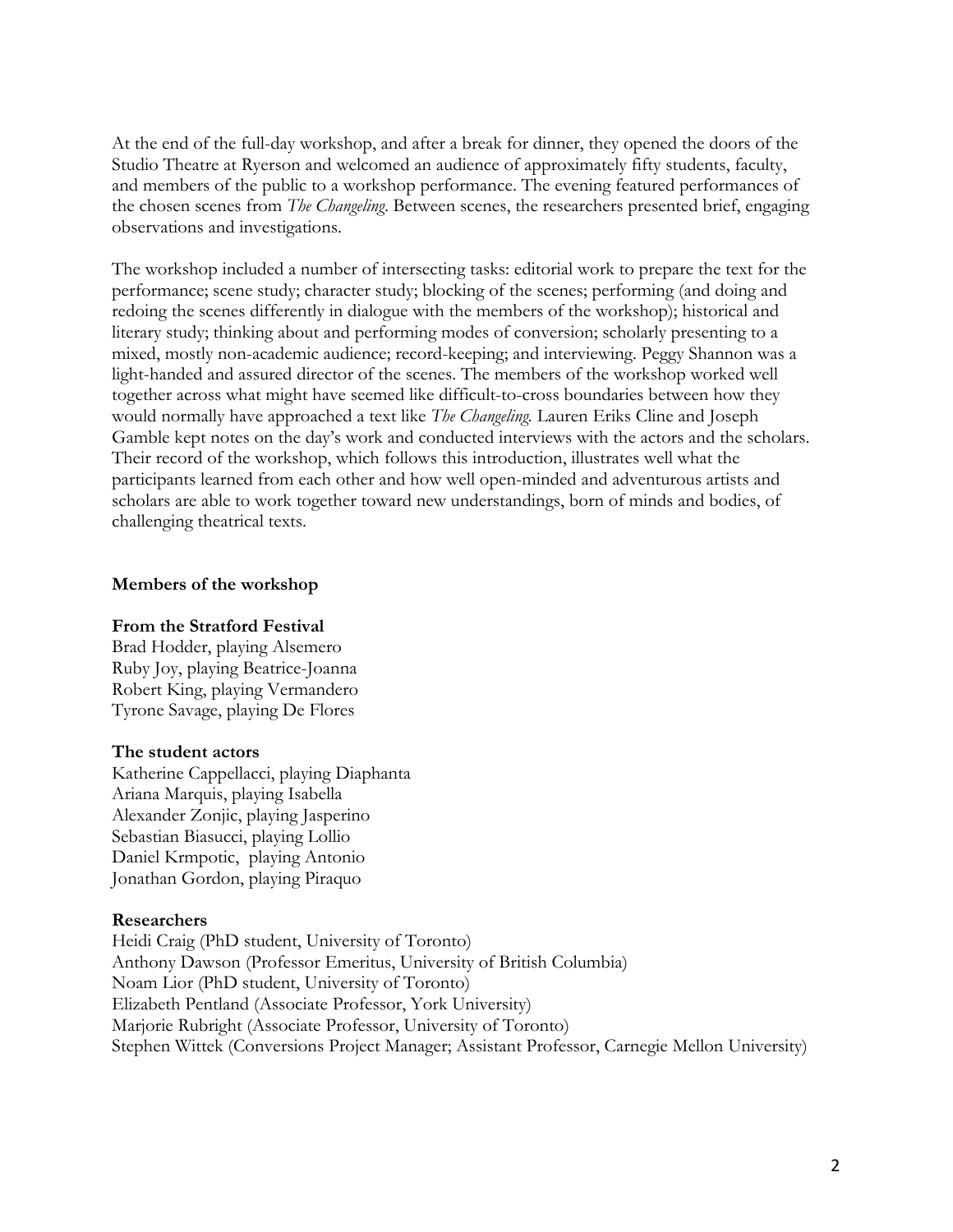## **And**

Lauren Eriks Cline (PhD student, University of Michigan), workshop archivist Joseph Gamble (PhD student, University of Michigan), workshop archivist Liza Giffen (Director of Archives, Stratford Festival), archivist consultant Hannah MacMillan, (Performance Studies student, Ryerson University), stage manager Peggy Shannon (Chair, Ryerson School of Performance), co-organizer and scene director Paul Yachnin (Conversions Project Director and Professor, McGill University), co-organizer and master of ceremonies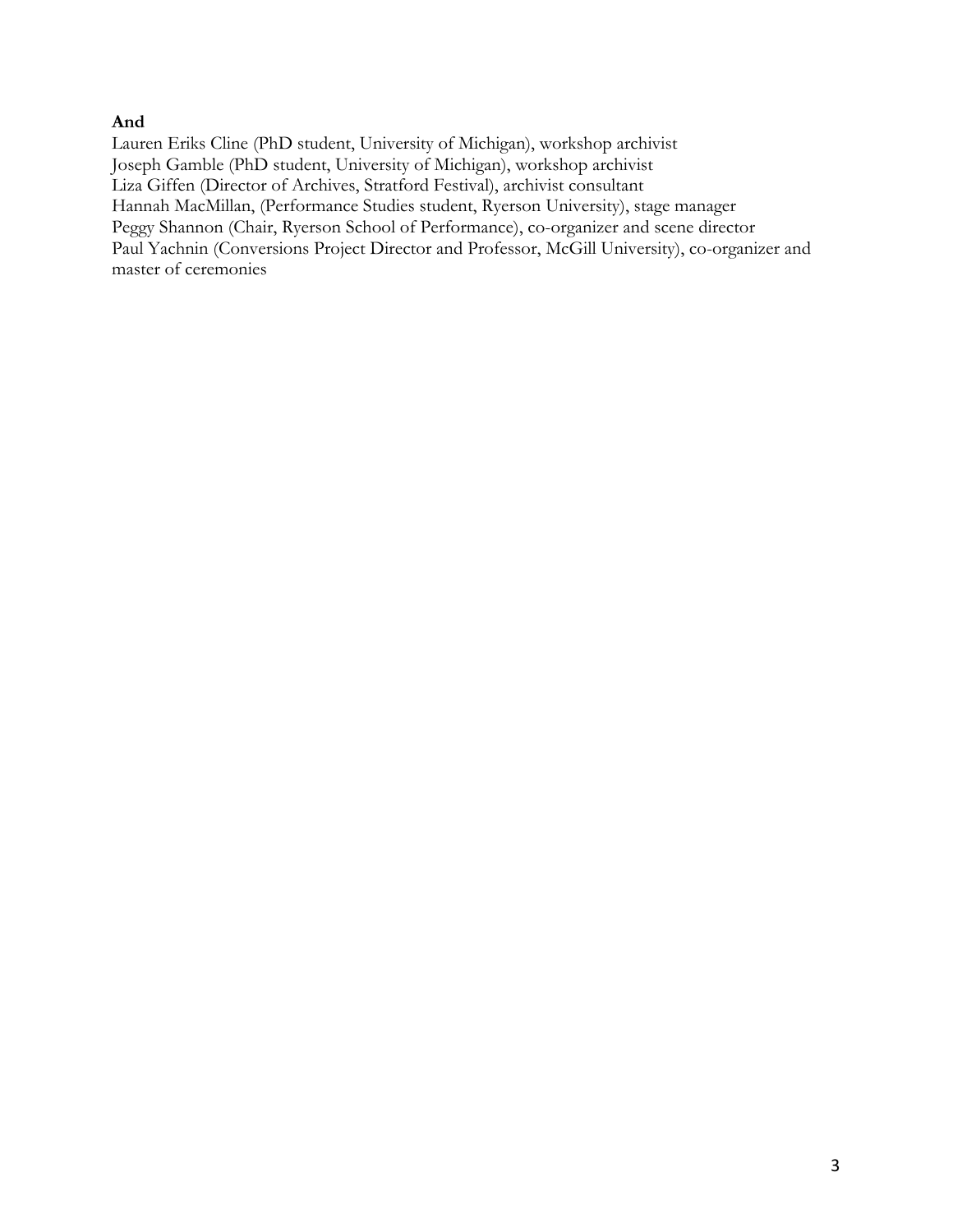# *Changeling* **Workshop Interview Transcriptions**

Lauren Eriks Cline

## **Interview with Scholars: Heidi, Marjorie, Liz, and Noam**

### **Q: As scholars, what do you discover about a play by working with actors?**

Heidi: One example was in the way that Ruby played Beatrice, her interaction with De Flores two totally different ways. Which I would sort of read it one way – in my mind I would see, oh this has to be read one way: she's clearly acting. She's clearly not interested in De Flores. But when you do it two different ways, you see the different levels of "is she trying to convince herself?"…She's obviously trying to convince De Flores, but maybe she's trying to convince herself or to convince the audience. Playing it two different ways you got all these sort of different tones of who she might actually be. There's the metatheatrical part, but also Beatrice playing her own role. So really it just makes it more alive with possibilities. When you go to a theatre, they have to play it one way. When you have actors there, you can say "play it this way, play it that way." It's really exciting.

Marjorie: To Heidi's point, I was really struck by how different De Flores was [according to] her choices. She had played the piece one way, and he seemed extremely comical – like we were all kind of in stitches about him. And then she changes what she's doing, and his part – the funny kind of went away about him, the darkness kind of emerged. We tell our students in a classroom about the dialectic between the parts and all of this, but when we see that – your own body isn't laughing suddenly at the same lines, in the same context, with the same actor. I thought that was for me an "a ha" moment.

Liz: Yeah there are always levels of discovery too. When I'm reading a play for my students, I'm listening for the language and I'm listening for the cues that the language gives me about how the characters are interacting. I'm looking for wordplay. I'm looking for intonations and things. But I'm always projecting outward a possible reading this way or a possible reading that way, and reading it over and over again you begin to develop multiple readings and you can point out to your students, "well it could be played this way," or "it could be played this way," and "what would happen if we read it this way?" But actors bring something completely different to it, because you're not just projecting your own reading onto it, you're faced with someone's else's reading of it, which is again sort of informed by another set of assumptions about the text, or a different way of reading again, so it adds a layer of complexity for me, like "no that's the way I see it, but I kind of like what I see, and it's different." If you're stuck at two ways of reading a scene, you realize there are like five or six or even more possibilities that you haven't begun to see yet or hear.

Noam: I find when I'm reading a play or even when I'm working on it as a director or a dramaturge, my conception has to be fairly abstract, and it doesn't get down to specific choices until I see and hear what actors are doing and start thinking about how much I want to either reinforce the choice that they made – or the fact that they made a choice makes me aware of opposite, alternative choices. That specificity wouldn't have occurred to me when I was reading or preparing.

Liz: The other thing that's really hard to read into a text is gesture. That's where actors come in. When they're embodying the text, they make choices about what to do with their hands, how to position their bodies, what moments they're going to move, what props they're going to bring in to use and when. And those kinds of decisions are really hard to see in the text without a sense of what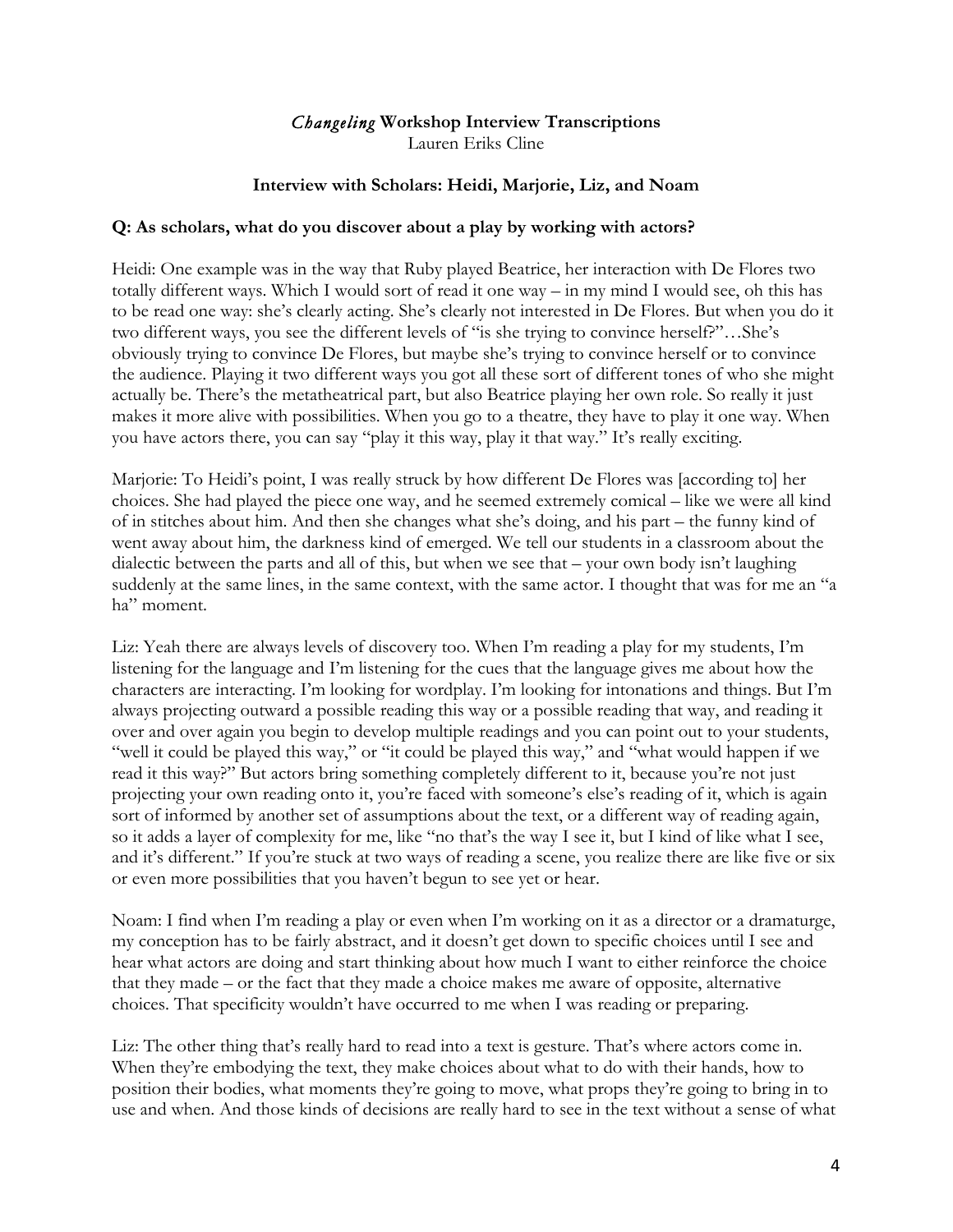it means to embody those parts. So that's been a revelation: watching the actors move, when they touch each other, how they touch each other, that sort of thing.

## **Q: How has the concept of conversion opened something for you in the play today? Or have the interactions between scholars and artists helped you rethink conversion?**

Marjorie: I'm thinking about this. For me it's not really a play – the scenes we've picked are not about a religious conversion. It's about conversions of orientation, conversions of motivation, and I'm watching it very much through a kind of gendered dynamic. So I'm thinking about when the lover becomes the whore, when she becomes a potential wife – language of turning.

Liz: And language of exchange. "I would not exchange this man for another man," yet she is more than willing to. Her father wouldn't, but she would.

Marjorie: Yeah, yeah that's right. That's right.

Heidi: Yeah I noticed the language of turning, when she had the first one where she says, you know, "I changed my saint and I'm turning from Alonso to Alsemero," but then you have the language of – De Flores actually uses the language of turning. He says, "you're turning to me now," so she converts herself and then he sort of converts her. So there's different ways of converting and you're not necessarily always in control of the way you're turning, which is interesting.

Liz: And there's changes of face. I mean literally, "what happened to your face?" she says, "You look different to me now." And the way that desire changes the way someone looks in your eyes: "My father will begin to look at him differently through the screen of my love, or in the brilliance of my love." So she sees him differently. She presents a different face to him, from loathing to desire or love, to try to get him to do what she wants. He then shows a side of himself and reveals something different. So there are a lot of changes of face, conversion of the way we see and the way we perceive and the way we read other people in this play.

Marjorie: Yeah. This time, which is – now what? – our third time through? I don't know why I'm lingering on this now, but what I'm lingering on is that mathematical equation that he does about her availability, which is kind of calculation of her conversion: "if it's one, then it's ten, then it's a thousand, then it's the army. And I find my way in this way." I would take a moment to think about that as: should we be suspicious about that kind of arithmetic, that kind of calculation that gets you to that logic? So there seem to be other modes of thinking here about conversion that are also in the air in the moment. Are we supposed to be skeptical about mathematics? Appreciative of mathematics? Who gets to be part of an equation that makes sense? And who gets to be part of an equation where violence is the end? Right? Woman.

Heidi: I was thinking about that scene and that arithmetic language in terms of the religious conversion aspect, where it seems like he's saying "if you're not steadfast to your first husband, then you'll have sex with 10,000 people." And thinking about that as "if you're not steadfast to your own religion, which should be that one true thing you're pointing toward, you'll be so susceptible to anything." And thinking about that sort of religious question for Catholicism and Protestantism in England, where if you're turning away from the faith, then you're very suspicious. And you may have sex with 10,000 people, I don't know.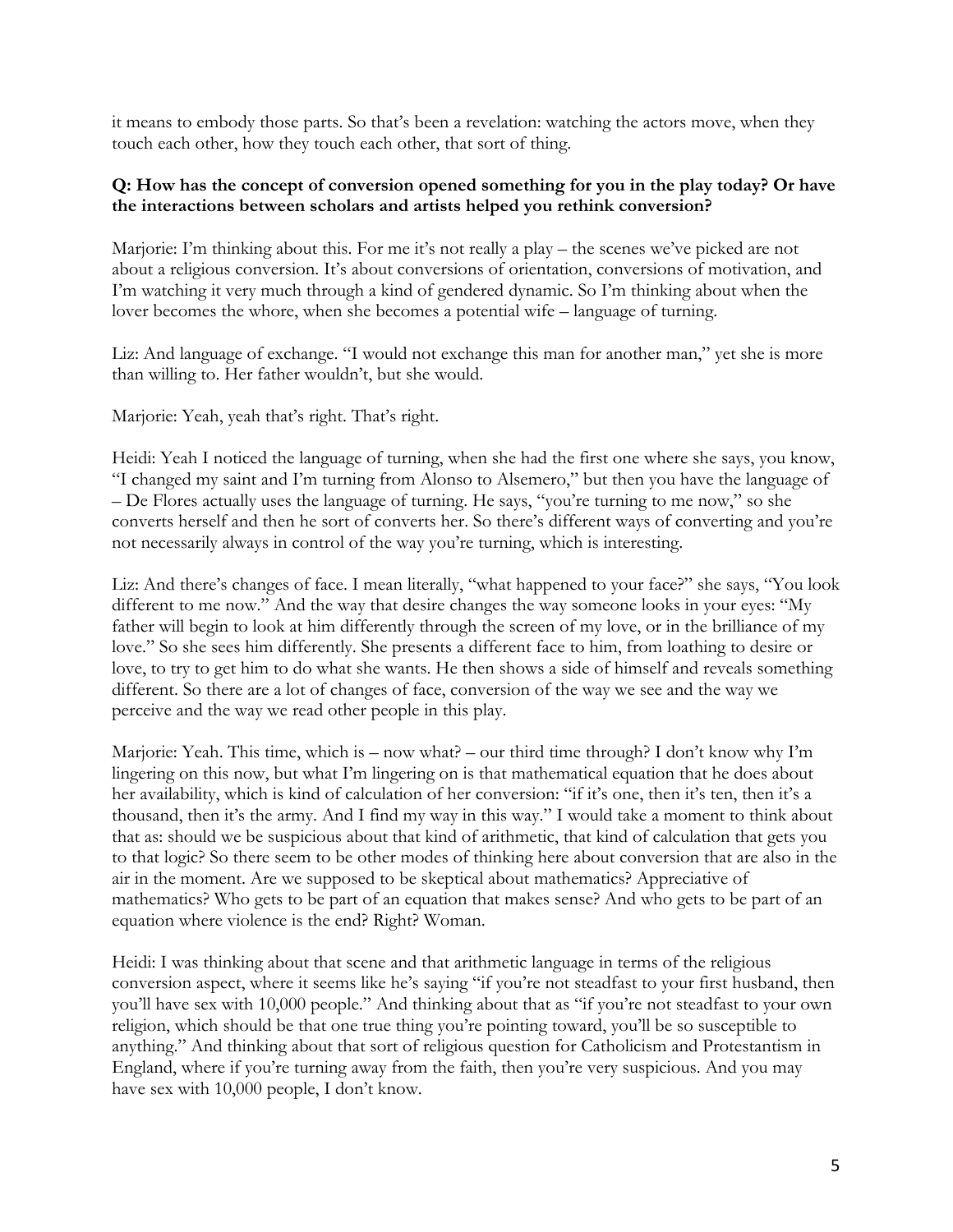But thinking about how working with the actors changes my thinking about this play, it seems like Vermandero and Alsemero are in a different play. They see each other. Right away they have this connection, saying, "oh you're the son of my good friend." They're both so happy. You can see right at the beginning it might seem almost like it's a comedy. He actually is the true lover. He is the right match. You know, somehow they get rid of the first fiancé. But Beatrice's father and Alsemero are actually in a different kind of play. And they're very cheerful until the end, so that's it's own sort of turn.

Noam: It's literally "tragedy  $=$  comedy  $+$  time," right? He's five days late for the romantic comedy that would have been his life, and instead he's in hell on earth.

Liz: There's also a desire to convert desire, like physical desire or love, into a religious feeling. In that opening, in Alsemero's first speech, he sees her in a temple, and he wants to read that as an omen. And there's an element of idolatry there that he's trying really hard to suppress: I should be worshipping my god, but I've seen her twice, and I can't stop looking at her. That's the desire that really animates him in that opening speech, but he wants to read it as a holy desire, as a godly one, and there's something deeply problematic in that. This is going to be about the way we want to read things or the way we want to interpret things. And that's desire: converting the way we see things.

Heidi: I wanted to know what you thought about the opening question, "what omen yet follows of that?" So what is the answer to that?

Liz: "None but imaginary," which is, "I'm making this shit up." [laughter] "I know I'm making it up. I know I'm saying what I want it to be. It's all in my head, and I know it's all in my head."

Joey: That's how desire works.

Liz: Right? So it's a brilliant moment.

Noam: There's also the counterpoint to what we're talking about, [which] is constancy. There's a sort of standard model (I sort adapted this from Neil Gaiman) that I use when I teach tragedy, where the model for tragedy is: a person, generally a man, is given the choice [to] change or die. And if they choose change, it's going to be a comedy. If people are unwilling or unable to change in the face of a changing world, that's the kind of basis of the Christian martyr narrative. Even in the kind of political landscape that we have now, there's a weird respect for people who maintain their integrity in idiotic beliefs in the face of actual evidence. Whereas we distrust people who change their mind, even if it's for the best, smartest, noblest reasons. And what this plays does in some fun ways is [that] all the people who are resistant to change are morons. They are resistant to change because they literally can't see what's going on.

## **Interview with Actors: Alexandre**

#### **Q: What do you discover about a play by working with scholars?**

Alex: I just wrote an essay about the text/performance split, and I was just mentioning that it's really interesting to see, at a face-value level, all the information that you guys bring that inform the choices that go on with performance of [the text], but then acknowledging that some of those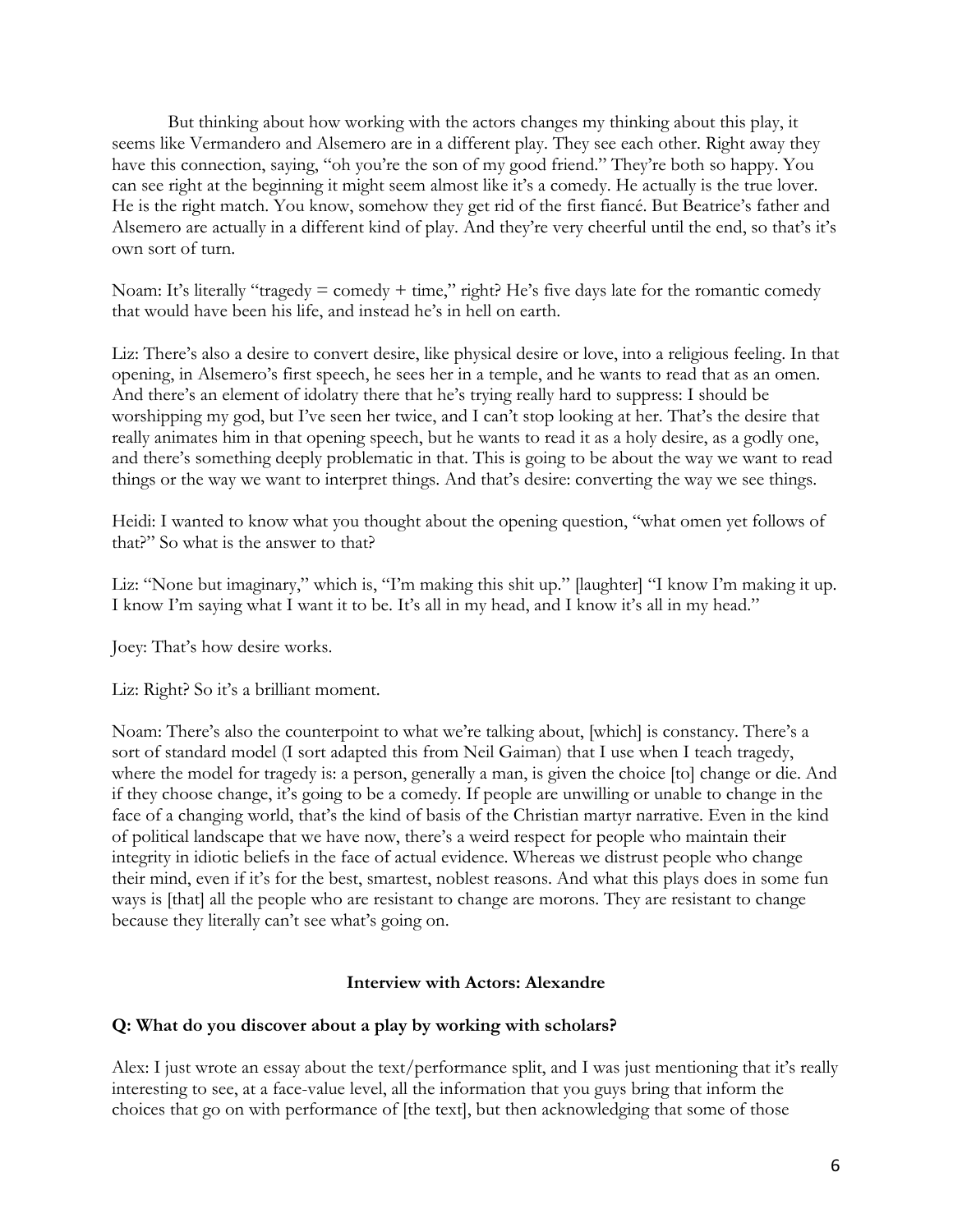choices, once you see them performed, don't play a certain way, or are so dependent on the choices of another actor that we might not even talk about their dialogue. So just to see how well they work in tandem, but how split they can be when they're not discussed equally. So someone can be playing a choice with the dialogue that we think plays fantastically, as actors, but then if we really look at what the text is saying from a historical point of view, from a scholarly point of view, we realize it's not serving the greater message – it's not serving the play, or as a whole. That I think is fascinating. So I feel like here, right now, we're playing a sleuth detective game, where we're winding down between, "that was really cool, and we all laughed when you did that…but should we be laughing right now? Because five seconds ago we discovered x, y, z." And we would not have looked into that. We would have just played that. So I'm really enjoying that.

## **Q: Is there something that particularly draws you to** *The Changeling* **as a play?**

Alex: I had not heard too much about it before we all started doing it, so what's drawing me to it is how I'm learning so much about it so rapidly right now. [...] But also I'm really just enjoying finding the nuance of characters. Like De Flores: was this as serious, were people laughing in the audience way back when they were watching *The Changeling* for the first time? Or are we now just finding humor in this, because we do understand that it's so tragic, but so grotesque. These guys are going to walk out with stab wounds all over them at the peak of the climax at the end. But yet we still really enjoy these characters so much.

And then also this subservient/dominant relationship that we see. In our modern scope, it's really interesting to see that these are very conventional relationships. Because we've left, by and large, a really religious view of marriage and relationships. But it's interesting to see [that] we view [these things] as pretty conventional under[neath] this strict religious rigor, and the Catholicism of the time, [there's] a sort of colloquial dysfunction. So suddenly the stakes are at 10. And we just kind of chuckle and identify and say, "oh, yeah, they're screwed up."

Lauren: I noticed the same thing that you mentioned: that the first time we went through the De Flores scene, I was laughing at everything Tyrone was doing, because it was really funny. But then when you play it again a totally different, and it works on you a totally different way. And I was saying to Joey that that's one of the things that's difficult about [studying spectators]. You might have a text, and you might want to hypothesize that an audience would react in a certain way, but you see here that you can't predict, because the same scene can hit so many different ways and work different ways. It might be working historically, as you say, but it's not working for people in the audience.

Alex: Or we just miss a mark. It's something I'm really enjoying, as I do in classroom work, where you try to find the clues that they've left for you. So what has Middleton left for us? Why don't we know that the father has just entered the scene yet? But he is here, and suddenly he has one line, even though he's probably been here for about ten minutes. How does that affect it? And if we just play that one line for the one line, we lose the weight of the situation that he's given us. He hasn't mentioned [it] in the stage directions – and it could be an editor thing as well – but we don't have the knowledge of the things around the text that you have, so it's great to investigate that further. I really love these kinds of discussions that we have about, "how did he enter into the scene?" Because we know we're in the peak of some drama, but we don't understand how that guy got there. Or what room is he throwing them in? That I really enjoy. Because I feel like we're really articulating something that then affects the choice in a really accurate way.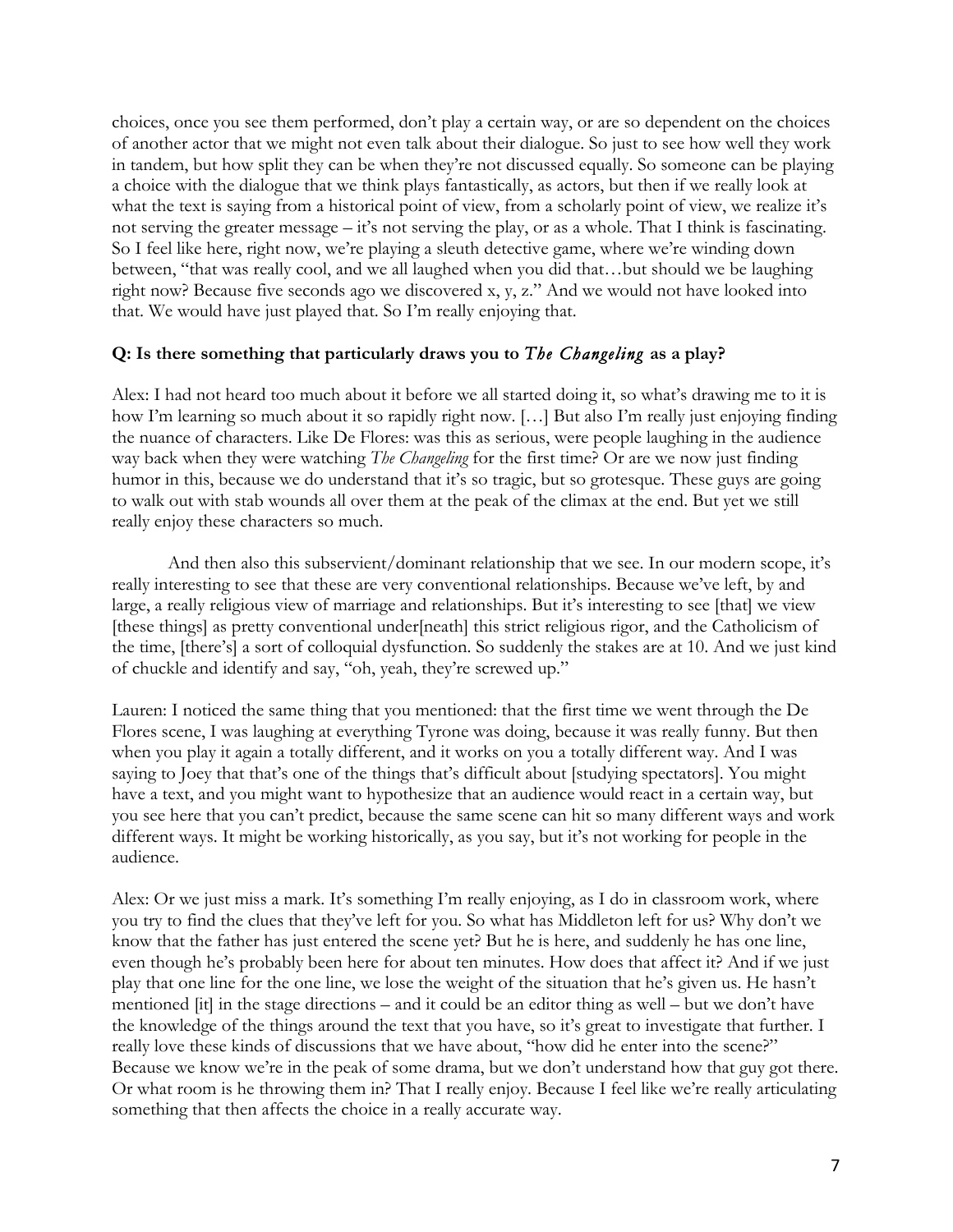## *Changeling* **Workshop Interview Transcriptions** Joseph Gamble

### **Interview with Ryerson Actor Sebastian Biassuci**

Joey: What do you discover about a play by working with scholars like this?

Sebastian: This has been my first experience having this kind of, especially with a large group of scholars present in the room. But I think what's been really exciting for us is something that one of our professors really instills in us as our four-year process has gone on is the actor is a researcher and sort of a detective and that's always how I've looked at it. And so, you get cast, and there's just so much research that needs to be done before stepping inside the rehearsal process, at least that's what in the four years my process has become. It's like, go out and do the research so you've got the baseline. So that stuffs all figured out: you know the world, you know the time, you know about the playwright, you know that stuff. So you don't have to worry about that, you can just be in the scenes. So, that stuff you have to do on your own. It's going through Google Scholar and it's going through the databases and finding that on your own. And that's a bit daunting. So having this opportunity where it's face-to-face, and having that knowledge right there inside another human's brain, so there can be a back-and-forth discussion is invaluable. That would be the ideal for me in every single process. Because that work does need to be done. What a better way to do it than having a discussion, having people who are invested in the material themselves and we're passionate about putting it on and the scholars are passionate about the piece itself. It's so ideal.

Lauren: Do you have a sense of what kinds of things are most useful or helpful for you to learn about the play or about the characters? When you're going into your own research process or when you're listening to a discussion like this: what are the most helpful pieces of information? What do you feel like you need to have in your toolset to get into your character?

Sebastian: I think especially when working with heightened texts like we're doing today, it's just about, on a simple level: what are they saying? What is being communicated? Because, I mean, you can get the sense, but having, for example, some of the metaphors and the imagery, and the historical allusions that are entrenched in the script, just having someone right away who can say "Oh, this is what this is." It just colors it and makes it so much deeper. Just understanding what is being communicated between the characters, so that then there's a relationship, and that goes deeper. And I guess, especially learning about this idea of conversion, these kind of theories of this is what the playwright was setting out to do, this is what the plays of this time were doing, or the goals of them, or what this character is showing an audience: it's good to know, okay, what is my function within the story, what is that character's function and purpose, you kind of have to go then, when you're playing it, leave that. But you do that work, so that when you walk on stage you can actually just drop it and you're there in the rehearsal process, in the early stages. What are we saying to each other? Why are we saying it?

Joey: Do you find that "conversion" has been useful throughout the day for thinking about this play or for thinking about your character? Has it opened up something about the play for you?

Sebastian: Yes, because it's not presently in my actor vocabulary. This is actually something new for me to think about and consider when working. So it's a theory that hasn't been part of our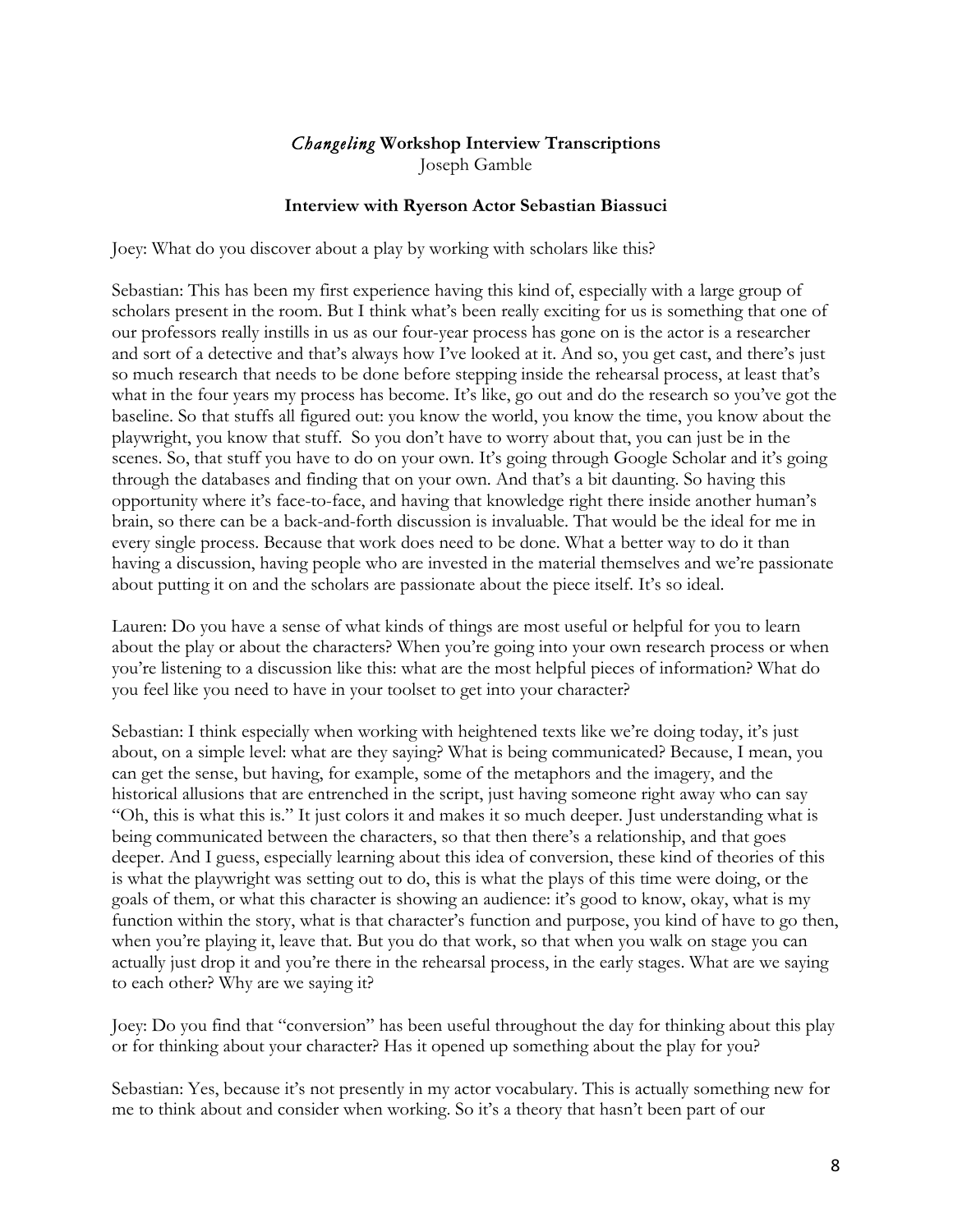vocabulary, so that's been exciting in and of itself to hear this kind of language of changes. We talk about "the shift," so I think we have probably the same understanding but just a different vocabulary, so that's been interesting. That's huge: especially in a play that's like this love square, it's unique in terms of the stuff I've seen, where it starts off with a lover character, then shifts to another, then shifts again. So that's been, for this play, that discussion needs to happen because of all the shifts. And *why*? What's making those shifts? Is it internal? Is it the world at large? Nature? Fate, destiny? Or just the relationships with each other, how De Flores can change Beatrice, and vice versa? Is there a change? Is it actually a change? Or was it there? I think conversion will go into my actor tool box, for communicating that language.

## **Interview with Ryerson Actor Ariana Marquis**

Joey: What do you discover by a play by working with scholars like this?

Ariana: Oh my gosh, the entire thing! I find that, when you do a first read of something—because we didn't get this play too long ago—so I didn't read it thoroughly or do my research. So it's just having extra brains: there's only so much you can figure out with your own brain and your own life. With theatre, it's always nice to have more knowledge from other people so you can see "Oh, yeah, that does make sense!" So, it's either they're going to be teaching you new things, or just making you realize or further what you've already started. So it's extremely helpful, and opening, especially when you're trying to develop a character or find reasons or justifications—those are always hard, I find, as an actor to find justifications for things.

Joey: Do you find that that's particularly true with older plays like this? That it's more useful to have scholars for older plays rather than if you were doing something new?

Ariana: Absolutely. Because scholars, they know the most about this language and about the history, so it's—what *is* this language? Oh, this sounds so intellectual—oh, it's a dirty joke? Oh, I didn't know that. So, especially with this language, it's extremely important because things aren't just right there for you. Even though, Shakespeare's language and this language is more practical than you think it is. Just because it's written differently than you're used to. So, yeah, it's extremely helpful to have scholars around for this language.

Joey: Do you find that the concept of conversion has helped you think about this play or about your character at all today?

Ariana: Yeah, this play is perfect for thinking about conversion. Like we were talking about: *can* you change? That's extremely relevant here.

Lauren: Do you feel like there are other ways of thinking about change or transformation that are maybe more commonly circulated in acting training? What have been, in your training, the languages or concepts used to talk about a sort of transformation that happens in a character, or a shift that happens in mood? Are there other words used to describe that?

Ariana: I'm not sure if this gets at your question, but the "given circumstances," whatever happens, whatever life presents you and how someone reacts based on themselves, their surroundings, other people, their icons that they look up to: that will inform them to continue en route to who they are becoming. With life, you change, but *are* you changing? Or is it just how you're reacting to things and it's been you all along?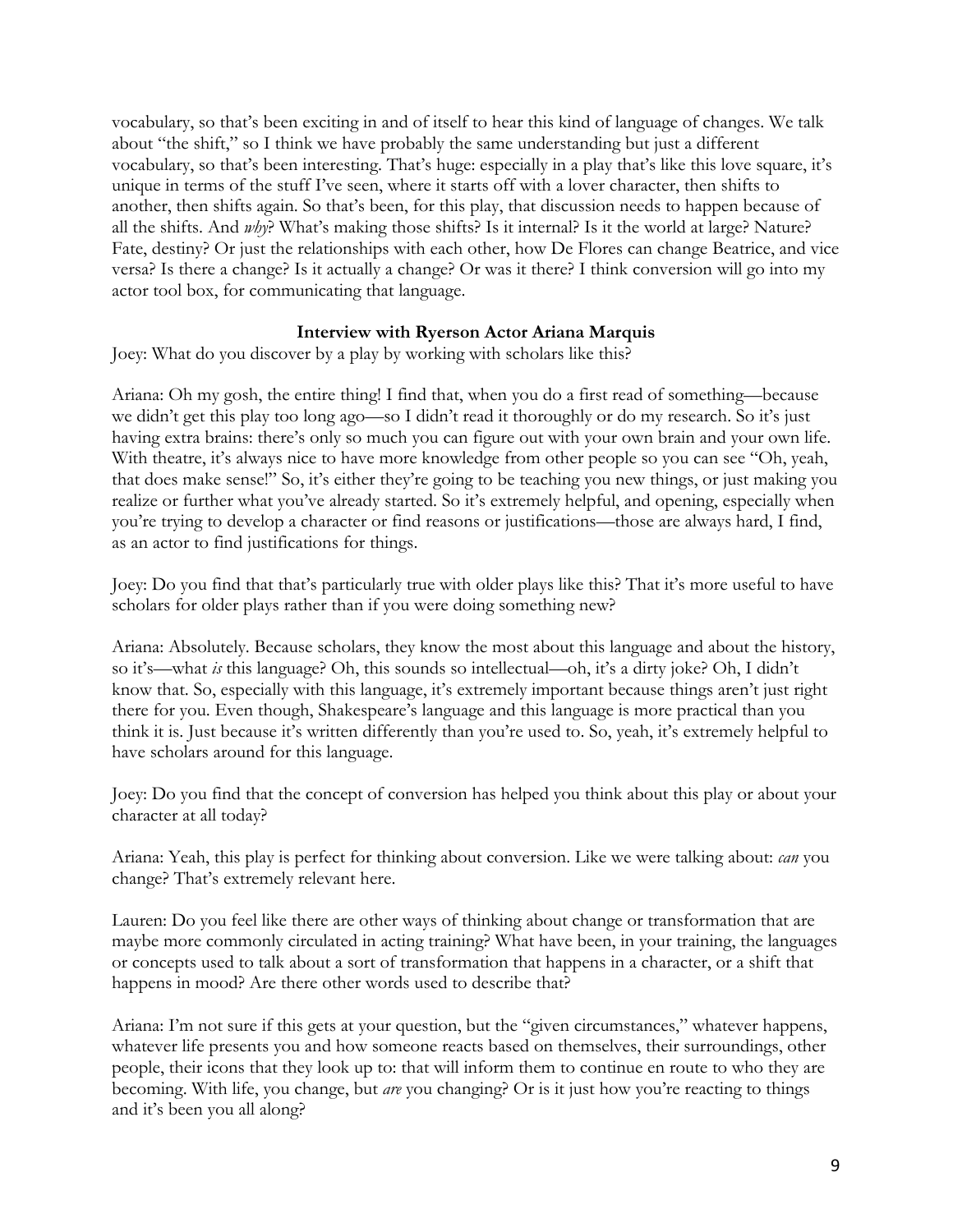Lauren: That gets at that internal/external question that we've been taking up at the Conversions project. When we change, does that start from inside us, or is it something that's forced on us by external circumstances? And it seems like there might be different acting choices that you would make, or acting styles, depending on whether you read change as largely driven by who you are, or something that's happening to you.

Ariana: Yeah. It's like if you were doing a character and maybe having a tough time with a scene and one day you're just able to sob, maybe you're faking it, but it's a fake-it-till-you-make-it kind of thing, and then you're able to do it again and again and again because you've experienced it. So that's an interesting approach to teaching yourself how. You were able to access something you already had. Lauren: Just on that note, I thought it was really interesting how, as we've progressed through these different readings, I think Paul put it at one point, he said "The way you performed that scene got you to a point where you were able to kneel there." The idea that, like you're saying, *getting* yourself there—

## Ariana: It's evolution!

Lauren: right. Doing things differently so you slowly sort of open up different possibility. It's getting yourself into an experience, which I think is really fascinating, as a way of thinking about how change happens, not just in our literary sense of how a character is changing, but how the actual embodiment of that character changes.

Ariana: Right, when you fully commit to something, what change can happen?

# **Interview with Stratford Actor Ruby Joy**

Joey: What do you discover about a play by working with scholars like this?

Ruby: I've worked on plays like this with scholars previously, and it usually starts at the beginning of the tablework part of the rehearsal process. And I find it really useful, mostly because, there are reverberations in the text that the scholars may have a deeper understanding of, because they've devoted their life to the studying of this particular genre or that play. Whereas I can do my actor research, but may not have access to files or text that the scholars would have. And so there's a really deep—it rounds out the holistic approach to the play.

Lauren: I'm just imagining, thinking about actors who might have a different kind of approach to backstory, how much backstory you invent for a character, versus actors who say everything I need to know is in the text: do you feel like, or have a sense, that actors might have a different process in terms of how much they feel that that scholarly context is interesting and useful in a performance?

Ruby: For sure. Some actors *love* sitting around the table. They could sit there for weeks, because you're talking about all these things in minutiae. And then there are other actors who think "Just get me on my feet, because I'll learn about what the characters want by playing with the other people." And I, you know, I guess speaking to my own practice, I'd say that I really like diving into the scholastic pool of the play, and then when I come out from under it, it's part of the triathlon. It's not a swimming competition: it's a triathlon. It's a thing that I have to go through, that I will draw strength and training from, but it's not the be-all-end-all. So there will be things that I'll slip off half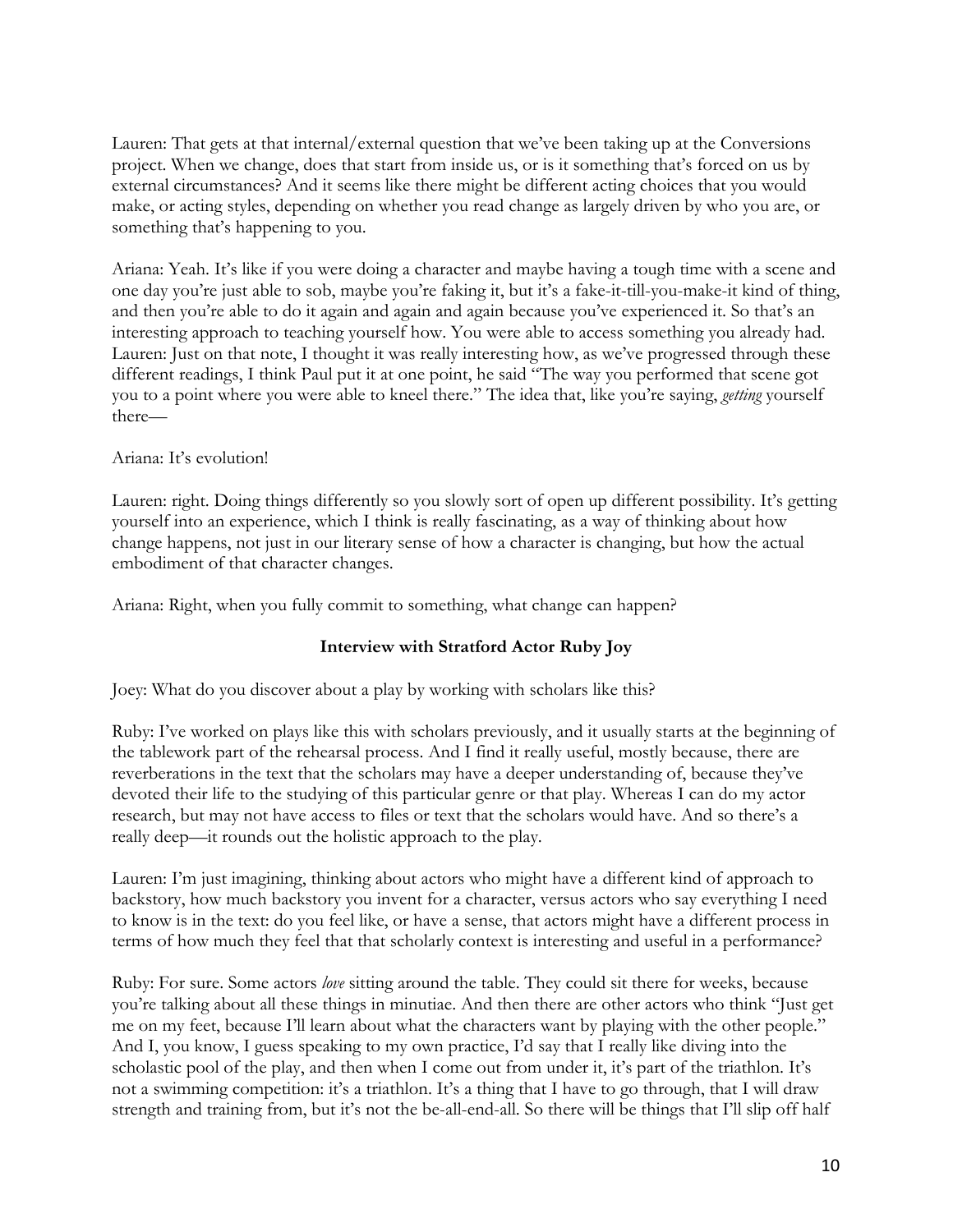way through the process because it was a good thing to keep in mind, but it's actually keeping me from playing the scene. And there'll be things that I pick up halfway through that I realize "oh my god, I totally forgot about that thing we talked about in the first week." It's actually a really useful addition to get what I want from this scene.

Joey: Do you think that the concept of conversion brings something to your understanding of this play or the way that you would perform Beatrice?

Ruby: Oh, for sure. I think, it makes it real. That's what I particularly like about the scholarly discussions is that, you know, again, to someone who was raised outside religion, that conversion is theoretical. At this stage in history, it would have been *deeply* practical, I mean *deeply*. Like: wives, mothers, sisters, brothers. Hidden faith, open faith. It would have been something that could potentially mean life or death, loss of friends, loss of family, Traitor's Gate. And Francis Howard: so there's also the inclusion of class in that discussion, with conversion. Can you change your fate by changing your class? If we're bringing that to the Francis Howard discussion, did their class, or favor perhaps is a better way of putting it, save them from a fate that their peers had to suffer? Which is a human thing, but is it also a divinity thing? Is it also a deity? I don't know. But I think, in terms of Beatrice-Joanna, the question of that "Outside the room" that we talked about, I think it is super useful. Because the practical desires that she has are in dialogue with the question of conversion. So, again, it may not be the central argument that she has—she's like, yeah, I have a thing over there that I'll have to end up dealing with, that my understanding of the world is bouncing off of.

Joey: Is there something in particular that draws you to *The Changeling*?

Ruby: That it's messy. I like messy. I think it's really useful. I think it is great, in an odd way, like the ending of *Measure for Measure*, where Isabella does not answer. That's *great*. That's messy. Because it forces, or invites, perhaps, an audience and creative collaborators, to show themselves. And I think this play is constantly asking its characters and the audience to show themselves. Even in decisions like De Flores stabbing himself within the closet, or without the closet, where does he stab himself? And how does movement change the meaning of the play? And what are your personal prejudices towards or against, your personal experiences with, some of the things that happen in this play? And that's really cool. So, yeah, messy!

Lauren: We were talking earlier about your asides, about Beatrice's asides. Joey noticed that in the scene, the seduction scene with De Flores, a lot of the asides seem to be directed toward cultivating sympathy from the audience, turning toward the audience and asking them to side with her and see her argument, and then you talked about some of the lines that should be asides but aren't, and then there's the aside that gets interrupted as if it's on-stage dialogue. So, it seems like there's something in the messiness of that technique where Beatrice—that asides don't work in quite the way that we expect them too, and that that's part of what invites us into a particular enigmatic relationship with her character.

Ruby: Totally. I completely agree. And I think it also creates culpability for the audience: I'm asking you to see, I'm asking you to witness. You are witnessing, but I realize you're witnessing. That's equally important, because traditionally, no one in the audience would get up and stop the performance. And that's culpability, right? You are *letting* Beatrice go down that road and you are *letting* De Flores do what they do to each other. Because that's what you're paying to see! But that's what you've *paid* to see.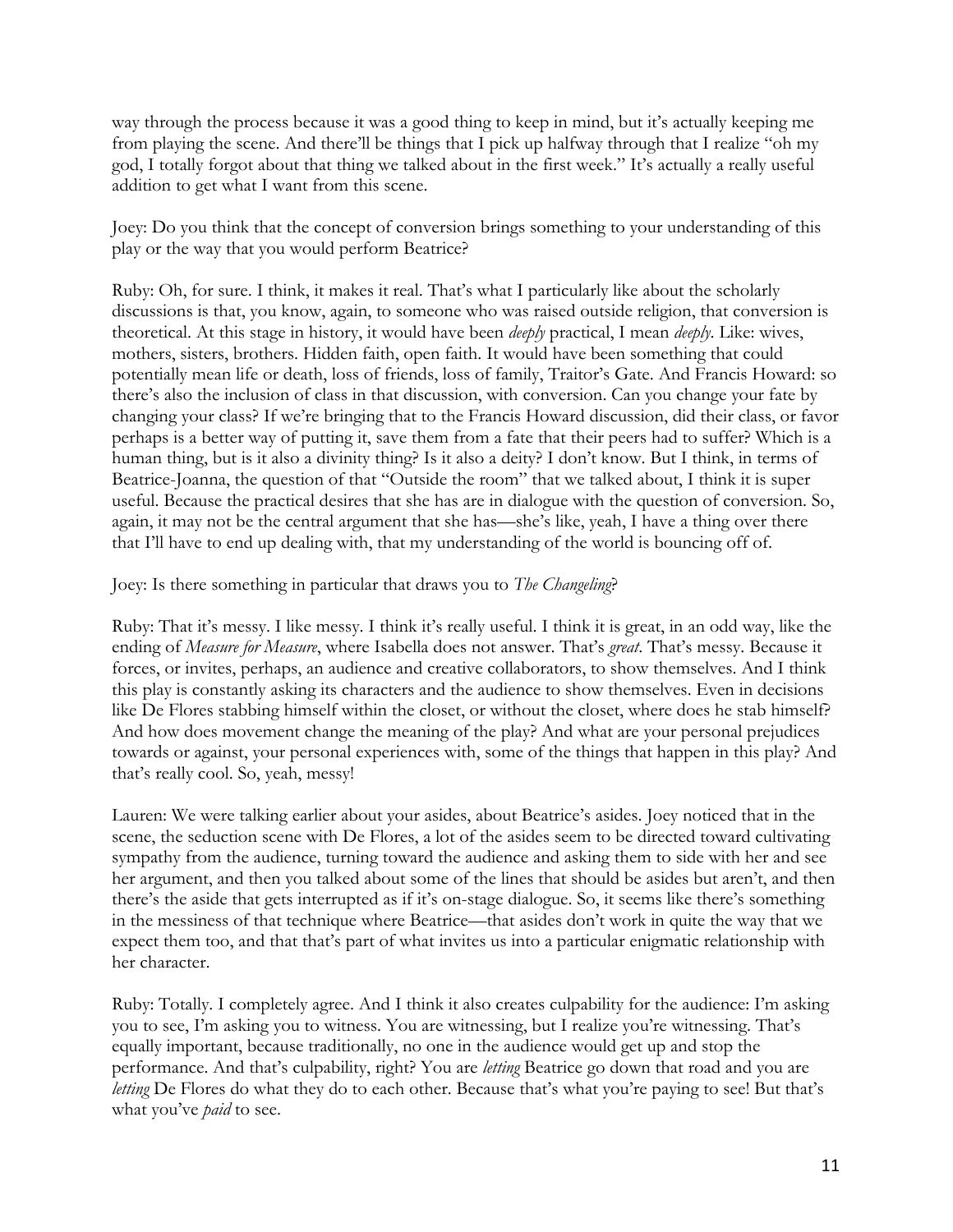Lauren: It's another contractual obligation. You've entered into a contract: you've paid for the ticket and now you're sort of in this relationship.

Ruby: I don't have the asides in front of me, but it's—*how could this happen*?—the audience is implicated in that.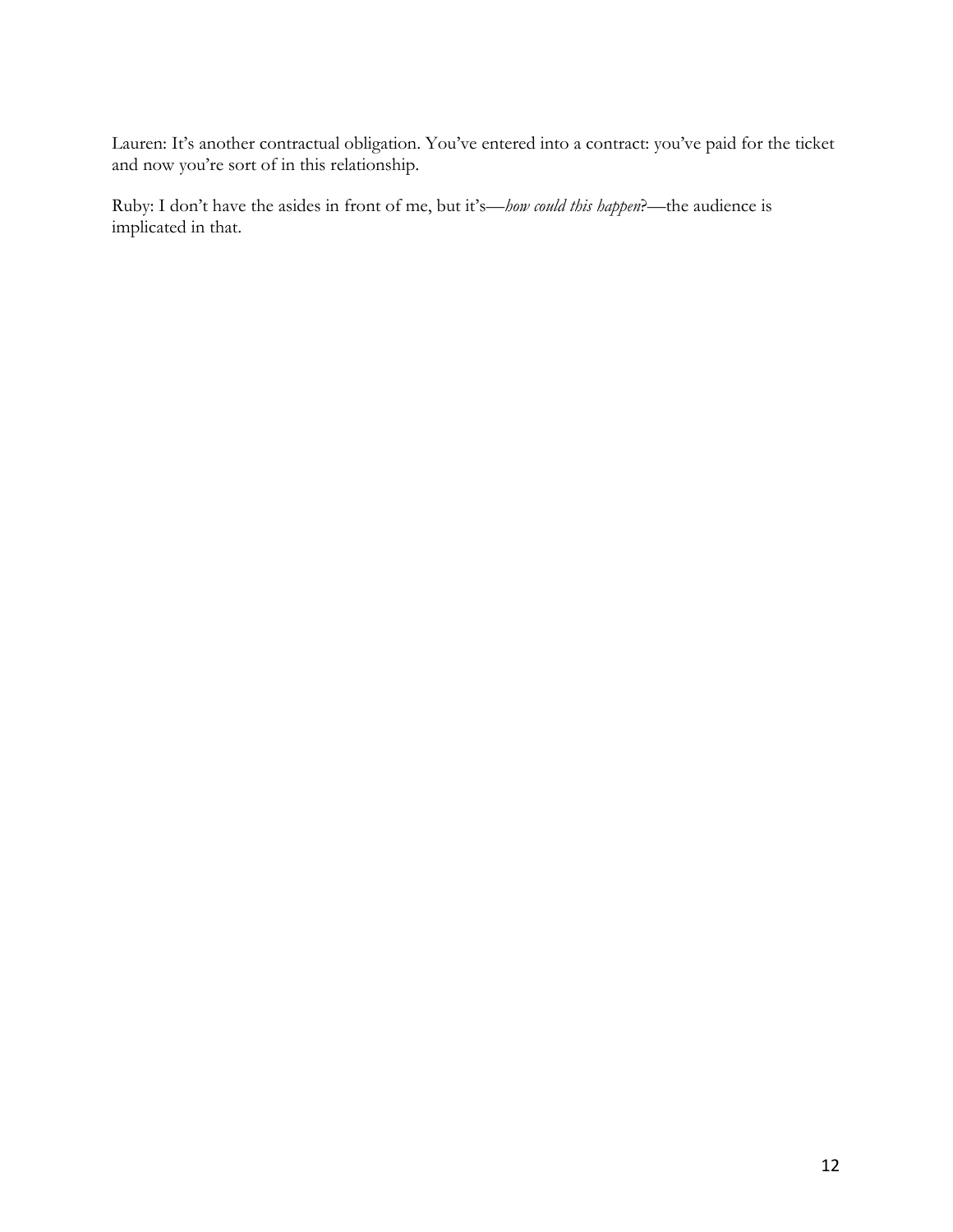# **Notes by Lauren Eriks Cline and Joseph Gamble**

### *Changeling* **Workshop Joseph Gamble**

This workshop, held at Ryerson University, was essentially a full-day seminar that brought together undergraduates, graduate students, faculty, and professional actors around several key scenes from *The Changeling*. With the actors' performances serving as the key texts of the day, we collaboratively worked through the world of this play: its themes; its language; its tensions; its gender, sexual, class, and religious politics. The back-and-forth between actor and scholar was highly productive, as it shifted the sorts of questions each would bring to the text: scholars began to think in terms of characters' intentions, and actors began to think in terms of a wider historical context. Paul began the day by calling this a "sharing exercise," and it was precisely that. From my vantage point, each group came away from the experience fully enriched by the other group's understanding of the play. What follows is a sort of "minutes" of our proceedings, a transcription—sometimes verbatim—of the questions that were raised and the issues that were discussed, both throughout the day, and in the Q&A after the performance.

#### \*\*\*

#### Morning Workshop

Paul calls this a "sharing exercise." A blend of working through and performance.

Paul really sets the stage with a story about murder, sex, and executions (Francis Howard). Paul: "the play will not bend over and say 'Yes, I'm about conversion.""

Before we began, there was a brief discussion about the process of cutting/selecting the scenes for our workshop. Several scenes from the main plot jumped out immediately. "We have to have something about the madhouse." Tony: "The emphasis is on the madness of the proceedings." SSHRC was duly thanked.

\*\*\*

#### We begin with 1.1

Stephen asks "Do people really change?" He notes that Middleton wants us to wonder if people really can change—that this play raises this question even in the beginning scene, re: Beatrice. Is it really love at first sight, he asks. Or is it just a way for her to get out of the marriage that her father has arranged? He notes that Beatrice dropping her glove is a reference to Francis Howard. One of the things that this Middleton suggests is "Sexual attraction and disgust are not necessarily mutually exclusive."

Ruby notes that we don't get to see Beatrice say goodbye to De Flores at the end of the play. She suggests that Beatrice is in love *with* love. She notes that thinking about programs like AA might be useful for thinking about whether people can change in this play because: "You're always practicing, you're never cured."

Marjorie points us toward the deeply rooted gender trope of women as changeable things in the line: "I find a giddy turning in me." She notes that she started thinking about changeability and *orientation*. "Are our desires oriented?" "Maybe one of the challenges today will be to think about how to play with and pull apart from something like that conventional stereotype."

Ruby notes: "I'm more interested in *how* does she make that change? What are the actions?" She points us toward tropes of the sea, sailing, and wind. "There's a lot of forgiveness given to the ocean," but for women there are consequences.

Brad: "So much of this play is about people wanting to have sex with other people." "Against all this lust, there is this moment of two people falling in love at first sight."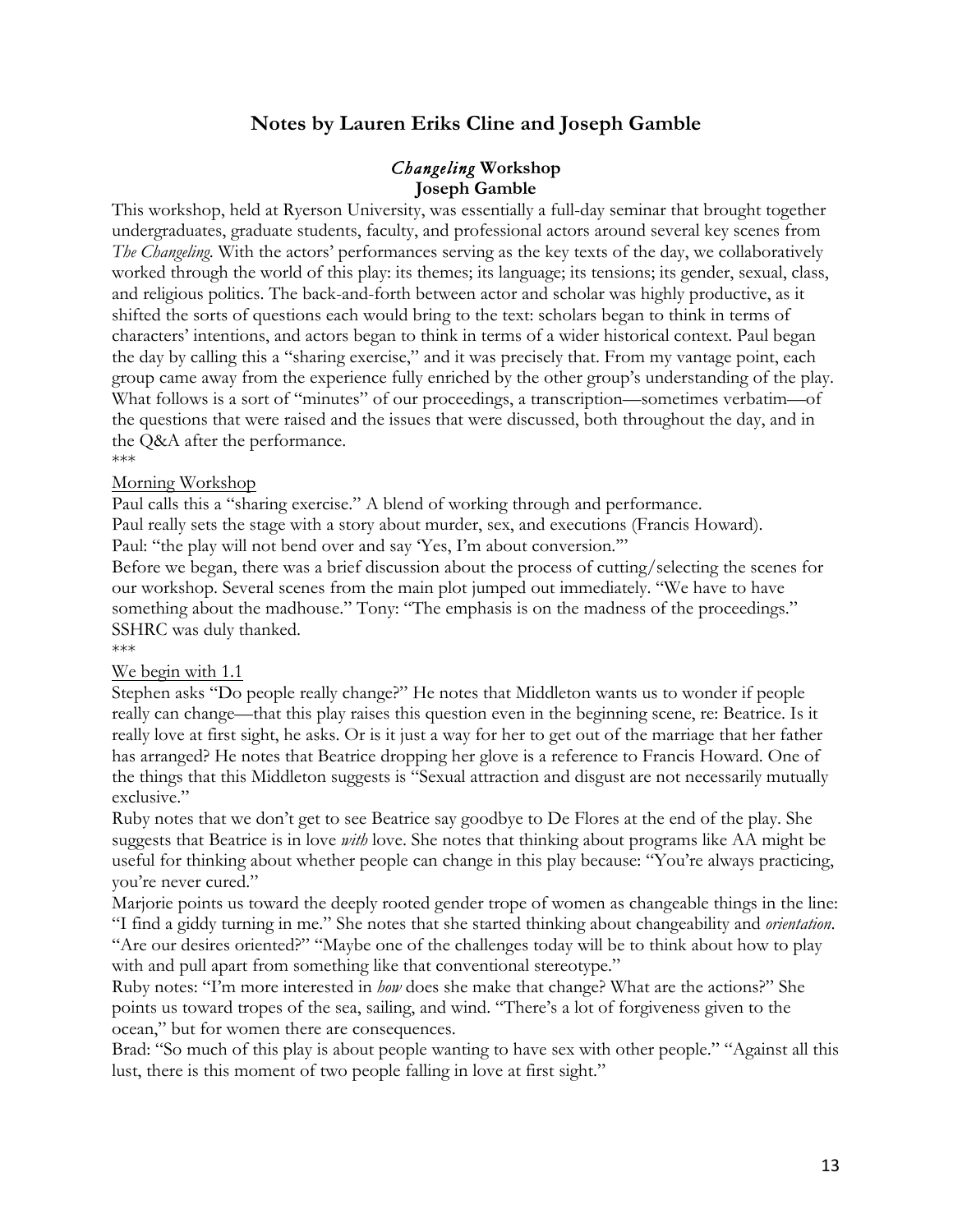Peggy notes that this is one thing that's dramatically interesting in the play, that comparison between lust and love.

Noam says "For me, the question is—it's granted that people change all the time, so the question for me is which changes matter?" There are early modern tropes that deeply gender this, he notes. Brad notes that the play isn't called *Changelings*, despite the fact that multiple people change.

Heidi notes that in order to change, you have to have options. But, interestingly, Alsemero's first metaphor is of Eden, where there were no choices.

The researchers and Brad work through some meanings of the Eden metaphor, of having a virtuous sexuality that would lead back to "man's first creation" before the fall. Noam notes that this would be the *end* of change, if we were really able to achieve it.

Peggy invites the researchers to offer acting notes to the actors.

Liz brings us to the imagery of the citadels. "How much are we actually being admitted to their secret parts, and how much is this just for show?"

Stephen reminds us that the characters in the play are sexy Catholics. The fact that this play opens in a Catholic church adds to the irony of this "pure moment of Edenic identity."

Marjorie thinks with the actors about how to enliven the imagination through the sexual punning. Noam asks: What does De Flores *look* like? Since the language describing him changes throughout the play. Is the disgust toward him about his appearance? Paul says: "He's a hard man." Paul: "It's not just the way De Flores looks, it's the way he looks *at you*."

# **Scene 2.2**

The actors and the researchers seem to be more in conversation at this point, asking questions back and forth about the words "violent" and "service."

Paul suggests that the meaning of "service" across the play deepens as De Flores and Beatrice become closer.

Paul and Tyrone each work through the idea of where the tone of the scene shifts toward darkness. Ruby suggests that we work through beat work, and work through the shifts slowly.

Robert suggests that De Flores is a pure character, that his intentions don't change.

Paul reminds us that Beatrice holds off on giving De Flores the task until she's sure she has him. Stephen suggests that De Flores's development across this scene is related to his growing sexual fervor.

Heidi asks about how good Beatrice is at dissimulating in front of De Flores. Ruby thinks through how she can mediate between acting for De Flores and acting for the audience, since they are in on it.

Ruby and Tyrone run through a short section of the scene again, trying out Beatrice as a "bad" actor and then a "good" actor.

Stephen suggests that both tones are "hot." Marjorie notes that the difference in tone changes our understanding of De Flores.

Marjorie then points out that Beatrice's answer to the question "What if I were a man?" is very different than other women in early modern drama—like, for instance, Beatrice in *Much Ado About Nothing*.

Stephen asks if this is the scene where Beatrice's orientation toward De Flores shifts closer toward sexual attraction.

Ruby notes that this is a game of "Kiss or Kill?"

Paul notes that there is a "common property" fantasy that De Flores has, but that De Flores also wants Beatrice specifically. "What do you want in this scene?" Paul asks. Peggy suggests that De Flores is proving himself to Beatrice. Tyrone suggests that he wants to *serve* her.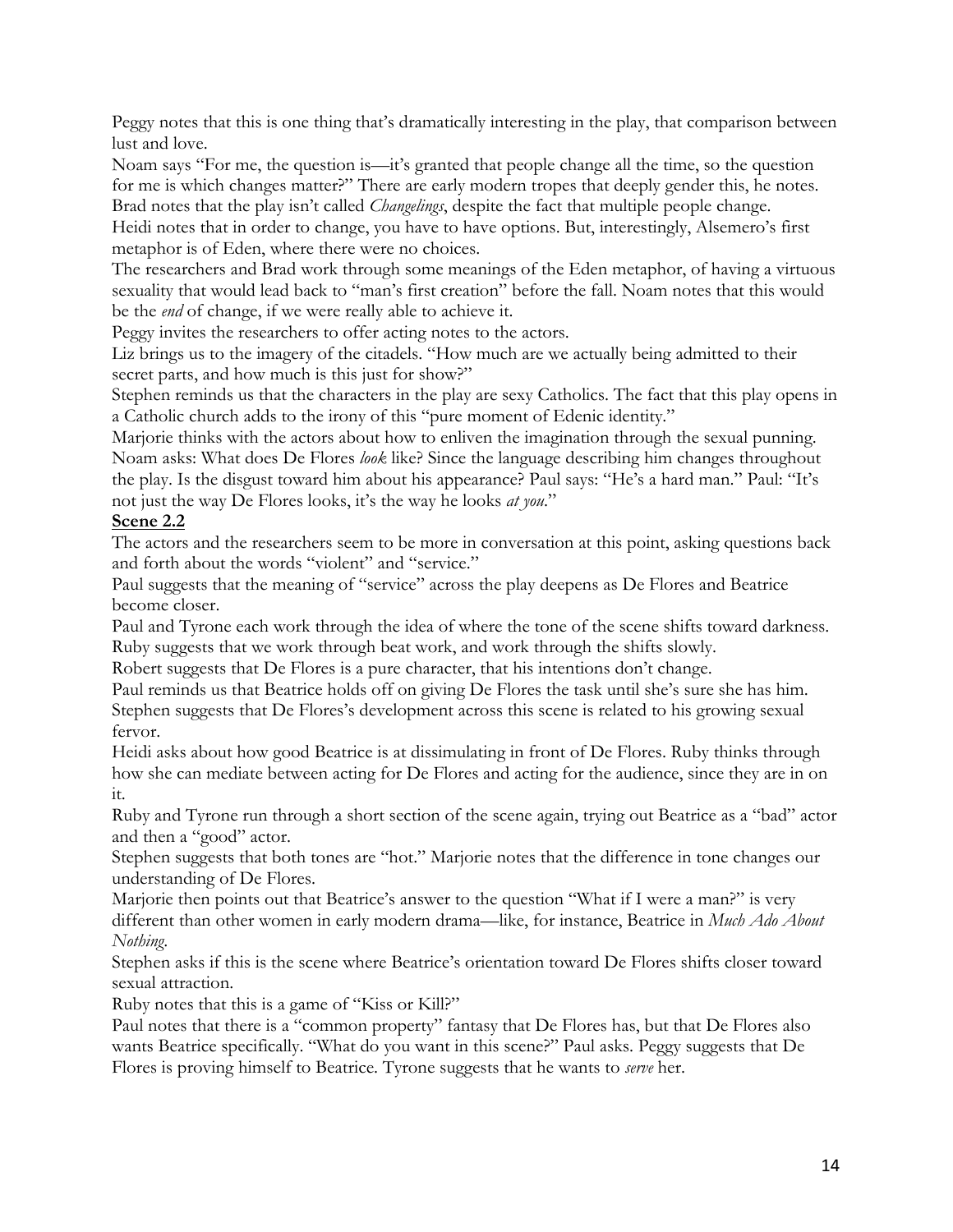Noam quips, "De Flores, for me, is a dude who lives on the internet a lot." He notes that there is a psychological shift between the action and the aside. He suggests that Beatrice might become a better liar across the scene.

Liz notes that this scene builds a power struggle, that neither Beatrice nor De Flores know exactly what they are capable of. She points out that "to such, gold tastes like angel's food" is a metaphor of conversion, and that there is a conversion of power happening throughout this scene.

Noam asks whether or not De Flores would pause after Beatrice gives him Piracquo's name. Stephen asks how we can see De Flores's capability of murder this early on in the play.

The discussion turns to the relationship between Alsemero and Diaphanta early on in the scene. The actors then read the scene through a second time.

Peggy suggests that this time, we were allowed to think and engage with the characters, rather than having them *tell* us what the scene is about. Peggy: "I believed now for the first time that De Flores would kill at the end."

Paul notes that, when De Flores kneels, conversion happens through his body, rather than just psychically.

Brad asks about De Flores's line: "I am too loud." Are there stakes there, he asks? Paul notes that this is a very dangerous space to be living in, that it's hard to tell when things are public or private. Noam notes that Beatrice's response to Alsemero's offer to duel Piracquo would be emasculating: she doesn't believe he could win!

Lauren notes that we started with the question "Is Beatrice in love with love?" and now we've reached "No, she's in love with loathing." Alsemero's romantic offer isn't enough for her: she's more interested in opposing her loathing.

Brad notes that Alsemero seems to be in the wrong play: he's a perfect romantic figure, but the play isn't interested in going in that direction.

Liz, Brad, and Ruby think through Beatrice's shift from wanting Alsemero to not being interested in him.

# **Lunch Break**

# **3.4**

Liz notes that there is a radical shift in this scene around conscience for De Flores. He thinks he wouldn't be guilty if *he* had hired someone to kill someone, but that Beatrice *is* guilty because she got him to kill someone.

Stephen asks about the severed finger. "What is De Flores actually thinking here?"

Brad and Lauren note that this scene reflects the previous scene. "It's possible that De Flores thinks that he's bringing an erotic into the room when he brings the finger."

Tyrone and Liz think through the power relations in this scene, how De Flores brings Beatrice down to his level. Liz: "It's, you're not better than me."

Paul: "There's a kind of recovery of the moral language in this play." He points to "charity" and the way that De Flores demands that Beatrice *feel*, rather than think through, her position.

Peggy suggests that we put space between Tyrone and Ruby in order to give the scene some breath. Tony emphasizes the importance of the final speech, its "tender language."

Marjorie: "I felt like this whole scene was begging for touch, a very hostile touch."

Paul notes that Beatrice turns around the Edenic imagery of the opening scene, comparing De Flores to Satan. He also notes that De Flores picks up the "rise" language Beatrice had used in the last scene.

Liz notes that De Flores demands that Beatrice learn to love him. And that there's two ways to read the panting, that it's fear, both that he wants it to be her desire. "Desire makes you read things the way you want to read them."

The actors then reread the scene.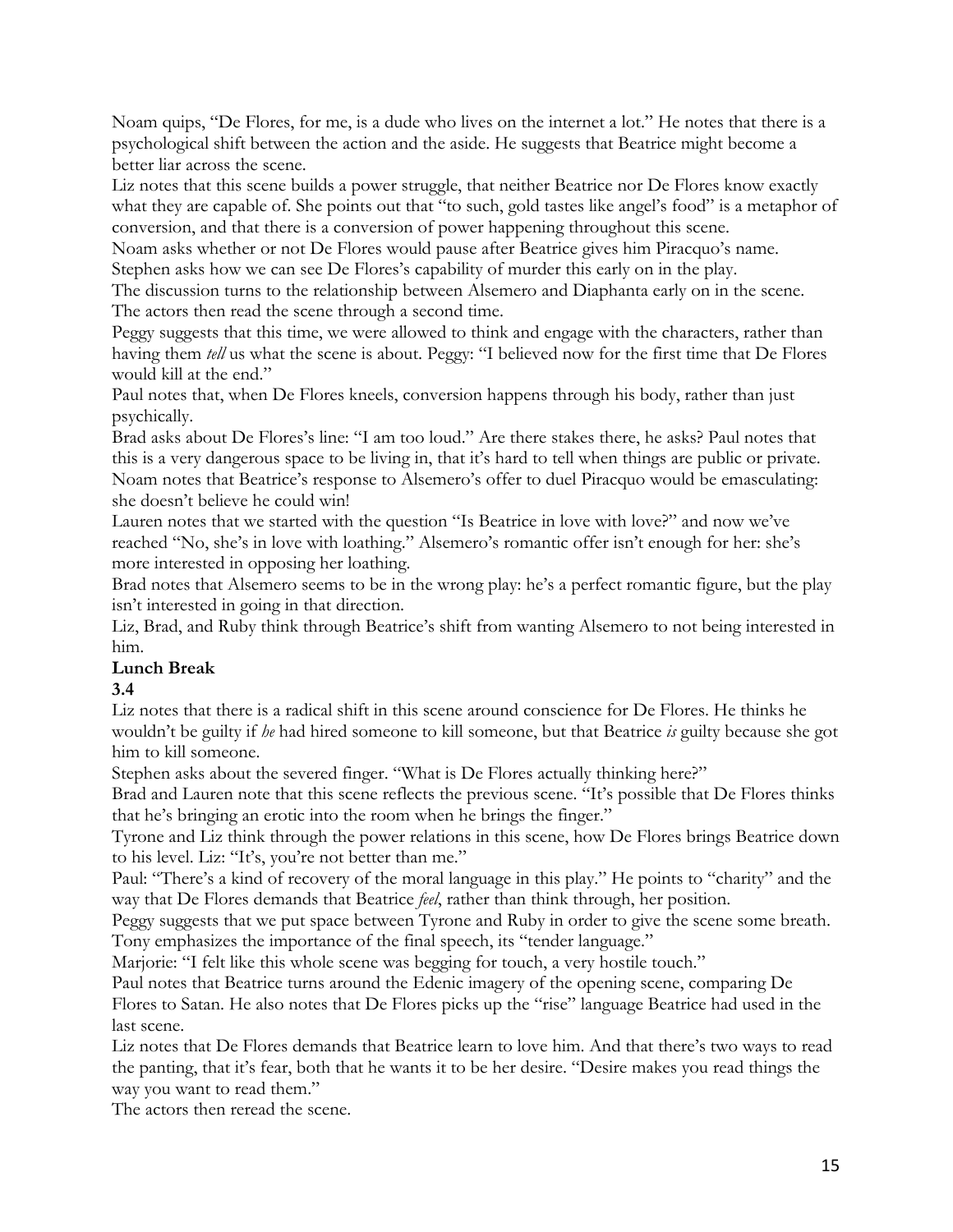Peggy suggests that De Flores stand behind Beatrice at the end of the scene, which gives a whole new tone to the performance.

Ruby notes that Beatrice *decides* not to call out when De Flores overpowers her. "Whatever is outside the room has to be worse than what's inside it."

Paul points out that Valencia refers to Alsemero.

Brad brings us to the language of Beatrice being cursed "in the womb."

# **4.3**

We discussed the logistics of staging the mad house.

Paul turns us toward the characters of Lollio, Isabella, and Antonio.

Tony notes how Isabella is confined in the madhouse. Arianna suggests that Isabella is trying to test whether Antonio really loves her, or if he is just attracted to her.

Stephen suggests that perhaps Isabella is playful, that she isn't just a virtuous woman.

# **5.3**

There was a long discussion of Alsemero's intentions in the last scene, why he would send in De Flores to Beatrice.

Noam suggests that this is a Hail Mary plea for mercy.

The actors worked through the stakes and shifting of power in this "frenetic" final scene.

Stephen asks "How big of a deal is it that her dad's here with her?"

Paul suggests that we're rehearsing any audience's reaction to this play. "Beatrice is an enigmatic figure, and De Flores defies damnation. It makes sense to say that she wants to apologize." Ruby notes how intimate the murder is in the closet.

Marjorie: "For Alsemero, this is a conversion scene. He's trying to convert what he thinks of his wife." "This is the turning and turning and turning of conversion."

Brad: "He's been building toward full Leontes for a while."

Peggy returns us to the refrain of "Catch the last couple in hell." She suggests a way to make it build for the audience.

Lauren suggests that we've discovered throughout the day that there's a much more complex,

layered, and unresolvable tension in De Flores's desires for Beatrice; that Beatrice has this desire for a love that she can purify, but it's always caught up in being in opposition to things that she loathes; and Alsemero needs the story of marriage in order for him to feel okay about his desire: not only has his wife found a way to enjoy sexual pleasure outside of marriage, but he hasn't even been able to have pleasure within marriage, because of the bedtrick.

Q&A After the Performance

Paul: "Conversion is an aspiration toward change that sticks."

Tyrone suggests that characters don't change. Katherine suggests that this is a play about adaptation, rather than change.

Brad: by the end of the play, Middleton is telling us that no change is good.

Liza asks about the potential for reading Calvinism in the play.

An audience member suggests (re: Brad's assertion) that there's a good conversion in the subplot. An audience member asks how we can stage the mad scenes now given the fact that perceptions of mental illness have changed since the  $17<sup>th</sup>$  century.

An audience member asks about the permeability of spaces—"Beatrice-Joanna is a permeable body in the way that her space is permeable."

Liz notes that it's De Flores, the *servant*, who gets to travel these private spaces. He has intimate access.

An audience member asks about the performance history of the play.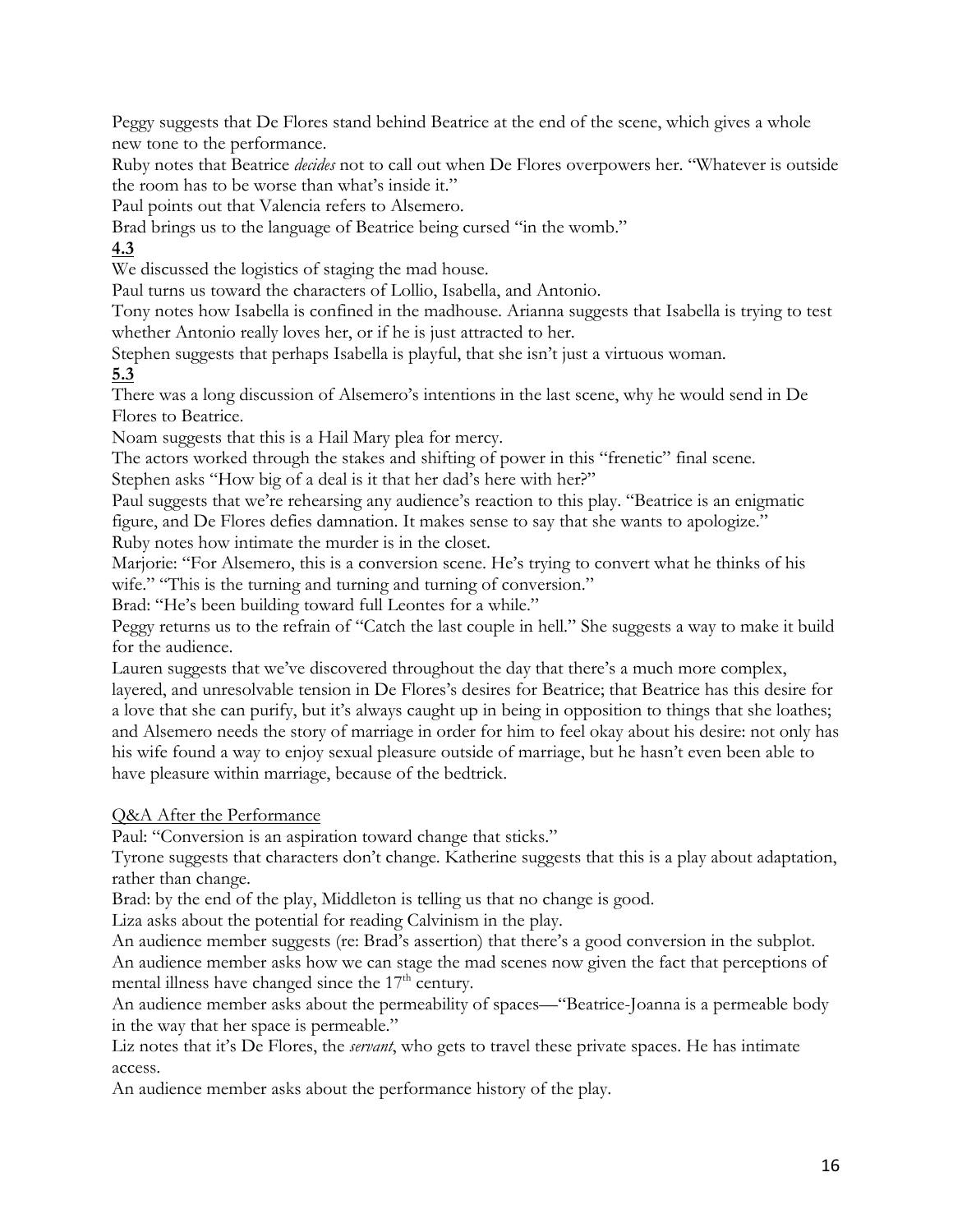An audience member asks about service and the status of De Flores—what kind of servant is he? Tony responds that he's a gentleman servant.

# **Changeling Workshop (March 2, 2017)**

Lauren Eriks Cline

Central themes of discussion

- Fate/predestination (being cursed in the womb) vs. free will (being "the deed's creature")
- Loving vs./and loathing
- Desire to purify sexual desire through religious language around marriage
- The gender of "turning"
- Class conflict/movement across classes

Introduction

- Two tasks: sharing exercise (mine deeply into the play) and performance
- Paul provides historical context: sex/murder/scandal, negotiations with Spain, embedded in the "crisis of conversion" in early modern England, but a play that "resists" Paul's obsession
- Peggy asks Paul to talk about how he and Tony made the script (scene choice)
	- o Tony: two major scenes immediately presented themselves (two big scenes); first scene sets everything in motion/is the hardest scene; have to have a madhouse scene/metaphor of insanity (the cut allow the madhouse scenes to slide into the last scene in a way they don't in the full play); emphasis on madness and how it reflects on the main plot
	- o Paul: It does mean we've left things out

First scene

- Stephen: Do people really change? Is it possible for someone to really change? (Middleton wants us to ask this question)
	- o In the first scene, is it love at first sight? Or is it a way to get out of a marriage that's been prearranged for her?
	- o Middleton: sexual attraction and disgust are not necessarily mutually exclusive
	- o Ruby: This is something we talked about last night; it's interesting to Ruby for her to be fully in love with both/to be in love with love; but the choice is there to make her disinterested in her fiancé; as far as change, Ruby is interested in thinking about programs like AA that use language of practice rather than cure ("you are the deed's creature")
	- o Marjorie: "change my saint/giddy turning": the trope of the giddy turning woman; changeability and orientation (Jasperino: "you know not where you are"); are desires oriented?; how can we pull Beatrice away from the conventional stereotypes?
	- o Ruby: How does she make the change (what actions?); notes the presence of sailing/sea metaphors
	- o Brad: A lot of discussions of who wants to have sex with whom, but the play starts with love too; Alsemero changes too from stoic to lover
		- § Peggy: The love b/w Alsemero-Beatrice contrasts with other more lusty relationships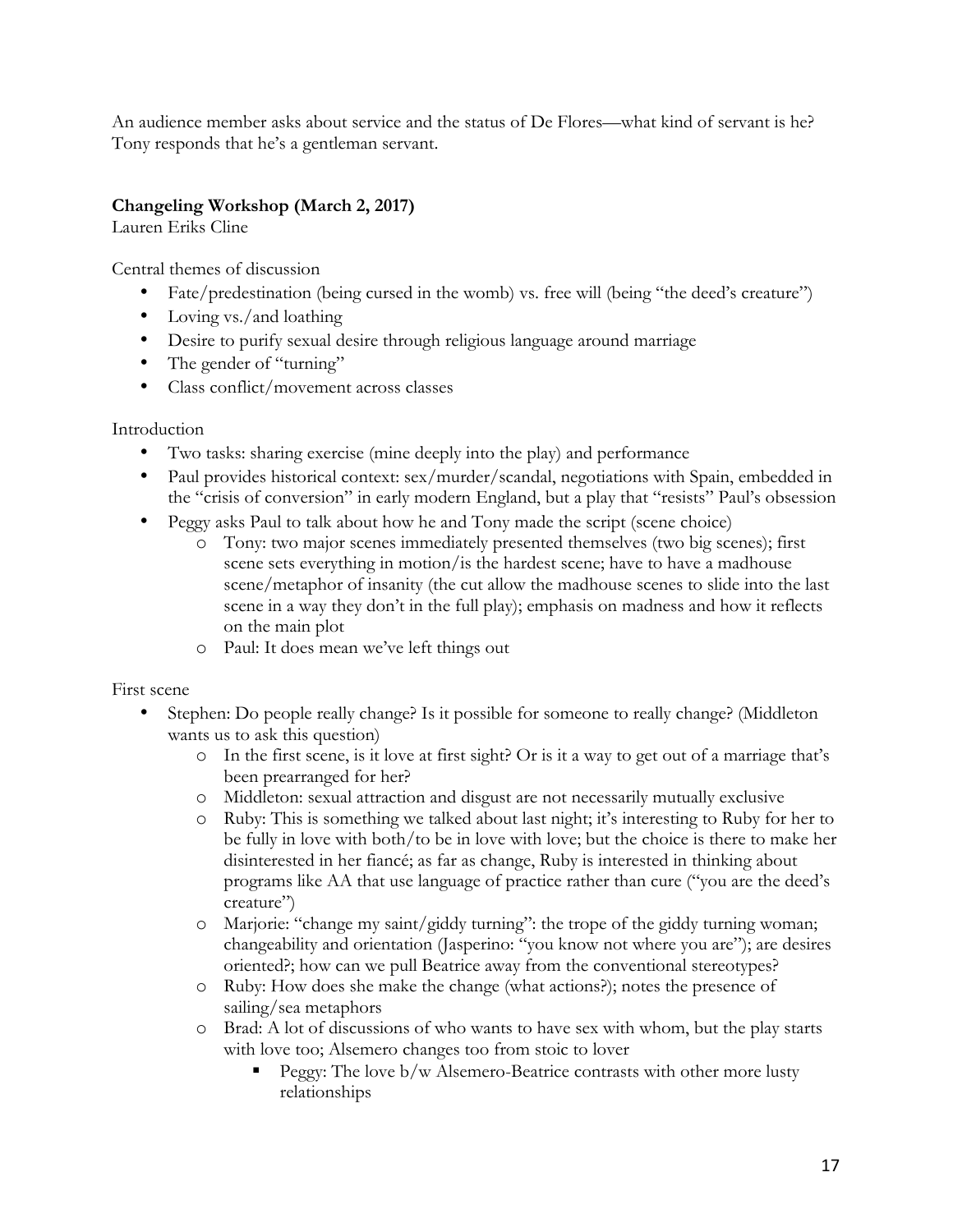- Paul: Alsemero is a virtuous man and virtuous men want to explain themselves in holy terms; how much of the attraction is physical, being justified in other terms?
- § Ruby: The centrality of sight to love; seeing/being seen
- o Noam: it's granted that people change all the time; which changes matter? What stories do we tell ourselves about which changes matter and which don't? These stories are gendered. In a culture, what changes do we see as mattering? Does that change b/w the early modern period and now?
- o Brad: who is the changeling? We're set up to think it's Alsemero, but then other candidates emerge; title is still singular
- o Heidi: In order to be able to change, you have to have options; but the first metaphor Alsemero reaches for is Eden, which implies a predestined mate; but we are sexually postlapsarian, because Alsemero is here too late
	- § Tony: Alsemero feels sexual desire but wants to make it holy; one way to make it holy is through marriage
	- Paul: claim that you can overcome original sin through holy marriage
	- Tony: he's justifying himself
- o Noam: in many plays, when the right people get married, change ends
- Peggy asks the scholars to suggest different possible interpretations for actors to play
	- o Liz: focus on the imagery of the citadel (parallel to the characters showing one thing, feeling another; parallel to conversion debates about outward vs. inward change)
	- o Stephen: you are dangerous, stylish, sexy Catholics; the spectacle of the play's opening in a Catholic church (complicates the pure moment of Edenic epiphany)
	- o Marjorie: allow the level of sexual punning to come alive
	- o Noam: what does De Flores look like? The language used to describe him changes a lot in the course of the play – does something in the performance or the makeup change?
		- Paul: he's hard man (born a gentleman, but he's had a hard life, which is why he's in service); he's never going to be a soft man, but he does develop a kind of love for Beatrice; Beatrice does not like the way De Flores looks at her…this as more key than the way he looks?
		- § Stephen: how much does De Flores's scarring matter to him?
		- Paul: asks De Flores to catch Beatrice's eye in a way that makes her uncomfortable
- Replay the scene

Break (when we come back, actors have rearranged to put Stratford main cast in the center, servants on right, madhouse on left)

Scene Two

- Ruby: notes the repetition of the word "violent"
- Tony: notes the words service and serve running through the scene; class service and serving each other sexually
	- o Tyrone: De Flores understands that in service nothing is free
	- o Tony: De Flores is teaching Beatrice a new language
	- o Paul: service as a contractual relationship; an ethical relationship; service to God; our sense of what "service" includes gets more complicated as the play goes on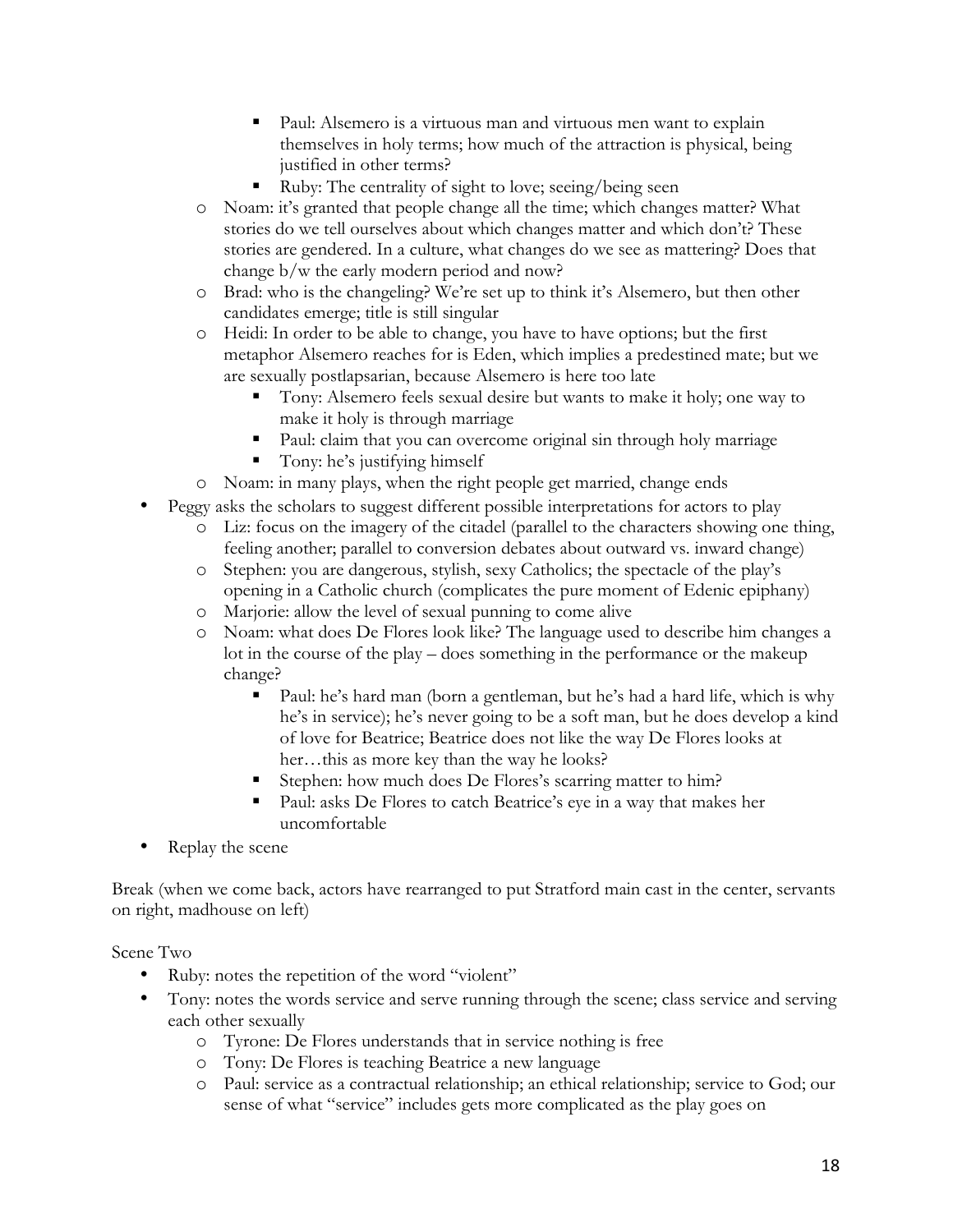- Paul: asks about Tyrone bringing out the comedy in De Flores; is there a point where there's a turn toward darkness?
	- o Tyrone: his words and thoughts are clear enough that he doesn't need to drop the hammer on her; there's no need to thrash or get loud
	- o Peggy: what if it's not about comedy/not comedy but instead: De Flores needs to make Beatrice believe that he's really in her service
	- o Robert: De Flores's character is pure, almost clownlike in his fidelity to his own purposes
	- o Paul: Beatrice holds off giving De Flores the task until she's sure of him
- Peggy: Beatrice is in a hurry to get the deal done and get away from him once he's agreed
- Stephen: De Flores's development in the scene is linked to his growing sexual excitement
- Heidi: Is Beatrice as good of an actor as you are?
	- o Paul: how much does Beatrice convince herself in the scene?
	- o Ruby suggests playing the scene both ways
- We play the scene both ways
- Joey: we can track sexual knowledge through the characters; De Flores has a fantasy life; when Beatrice plays the scene more convincingly, she seems more sexually experienced (is virginity something she uses to delay the marriage; or is she really working through something about her sexuality?); do Alsemero and Beatrice come into the world with a sexual past/sexual knowledge?
	- o Tyrone: maybe Beatrice is using the signifiers of sexuality without totally knowing what they mean; that gives her something to learn later/somewhere to go
- Marjorie: the comedy changes if Beatrice is more knowing (we don't laugh at De Flores as much)
	- o Asks about the "what if I were a man" question; Beatrice says she would use that power to oppose her loathings; what if she is discovering that answer for the first time in this scene
- Tony: draws attention to the "rid myself of two inveterate loathings at the same time"; she's getting a sense of an attraction that she wants to close down
- Paul: people are explaining to themselves/to others the chaotic feelings that arise; De Flores has a common property fantasy (Beatrice will become a whore and I can have her) but also a fantasy about her being his private/personal property; is he looking for confirmation that she's a whore or confirmation that she has a particular feeling for him?
	- o Peggy: does De Flores need/want to prove something to her? (more about relationship than ownership?)
	- o Tyrone: how does he want her? He's about power, but he wants to be on bottom. He wants to serve.
	- o Noam: De Flores is a dude who lives on the Internet a lot; how much does he want to hide his desire from Beatrice/how much can he?
		- Difference b/w modern and early modern dramaturgy: we expect multiple levels in the same performance; in early modern dramaturgy. the two levels are in main lines and asides; what if she gets better as she goes on…is she changing or getting better at acting?
	- o Liz: the scene builds a power struggle; shifting in power; "gold as angel's food" as a metaphor of false conversion; both characters figuring out what kind of power they have over each other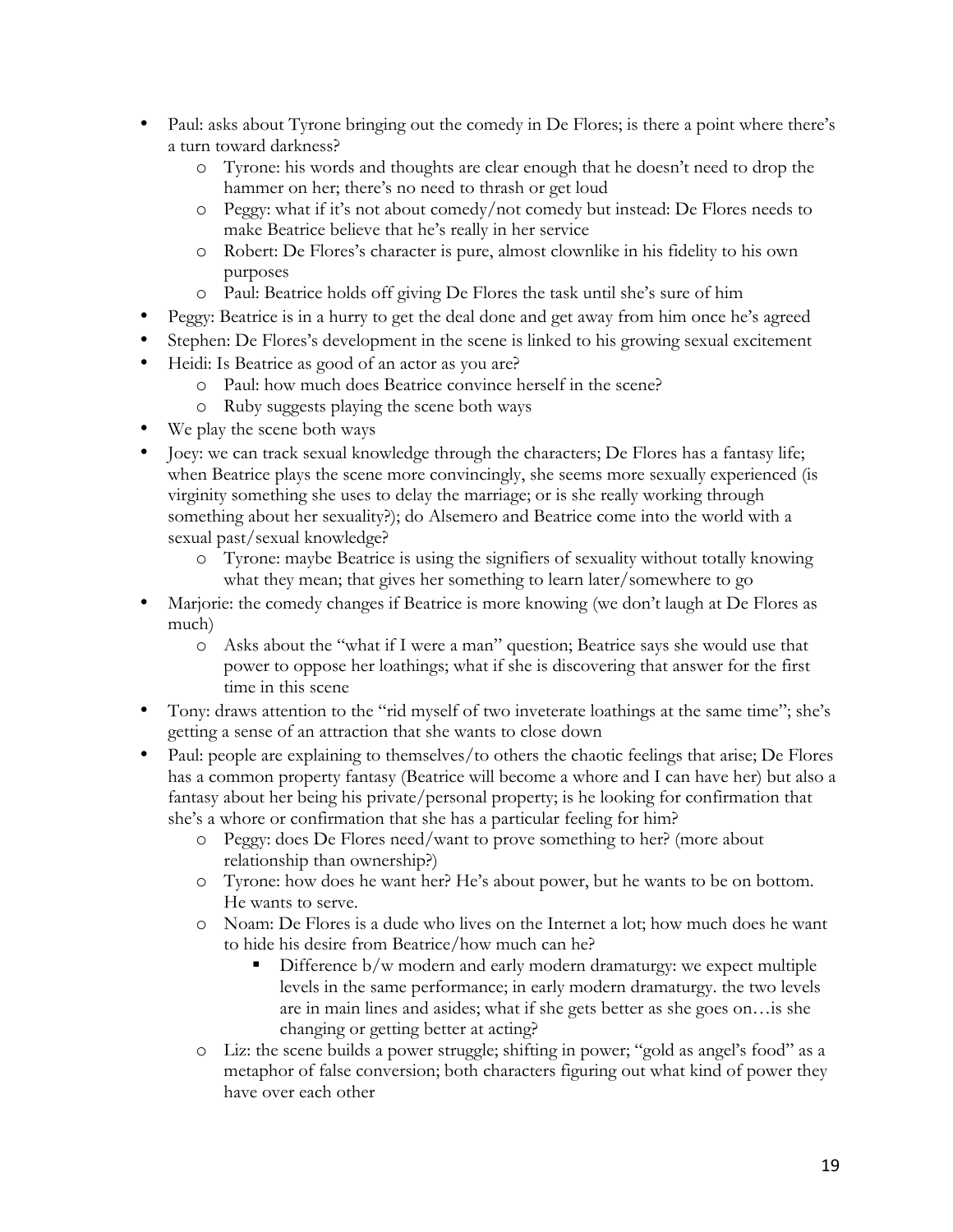- o Noam/Stephen: is it news to De Flores that Beatrice wants him to kill her fiancé? Or has he seen it coming?
	- Tony: He definitely knows
	- Paul/Tony: the lines they exchange about it are very erotic/intimate, a kind of love making
- Stephen: is Diaphanta already getting wise to what's going on between Beatrice and Alsemero?
	- o Paul: does Alsemero know what's going to happen at the meeting?
- We need to be prepared for De Flores's murder of Beatrice later
- We read the scene through again, choosing door number two (she acts well)
- Conversion in the head vs. conversion in action
	- o Paul: Ruby enabled herself to kneel in this second reading
	- o Noam: Protestant vs. Catholic sense of conversion as external/internal
- Brad asks whether De Flores is actually afraid of being overheard o Paul: this is a citadel, which is a dangerous space
- Noam: Alsemero's offer to do it outright with a duel is rejected; he would be hurt by her rejection of his offer (that's emasculating)
- Brad: Is Alsemero in the wrong play?
	- o Stephen: he's allergic to aphrodisiacs; he's not experienced in sex
- Tony and Ruby draw attention to the dynamics between Peraquo and De Flores, with De Flores showing Peraquo around the castle

(Actors rearrange again, with Stratford actors in the middle, and the student actors playing the madhouse scene now separated on either side)

Third Scene

- Liz: there's a shift in the way that conscience functions for De Flores; he says his conscience would have been clear if he had paid someone else to do the murder, but then he claims that Beatrice (who paid him to do the murder) is as guilty as he is
	- o Paul: it's a feature of Middleton's dramaturgy that characters are intelligent but can be "absolute moral idiots"; they often can't understand the morality they're summoning forth
	- o Noam: the stakes for De Flores revolve around whether he and Beatrice are the same; he can't let Beatrice be different/apart
	- o Stephen: what is De Flores thinking during the finger business?; is he like a cat who brought you a dead mouse, or is he playing her deliberately/trying to psych her out?
	- o Tyrone: De Flores issues a plea in this scene ("we're perfect for each other")
		- Liz: there's also a class dynamic ("you're not better than me")
- Paul: there's a recovery of/return to the moral language of the play (appeal to "charity"; "justice invites your blood to understand me")
- Peggy: suggests that Tyrone and Beatrice are physically too close together; we need to pull the scene out and give it more space
- Tony: we should push a little bit more toward the tender language at the end
	- o Ruby: Beatrice is being educated in murder and sex
	- o Paul: Beatrice is recalling the scene of the fall; characterizes De Flores as Satan/the viper; picking up the word "rise"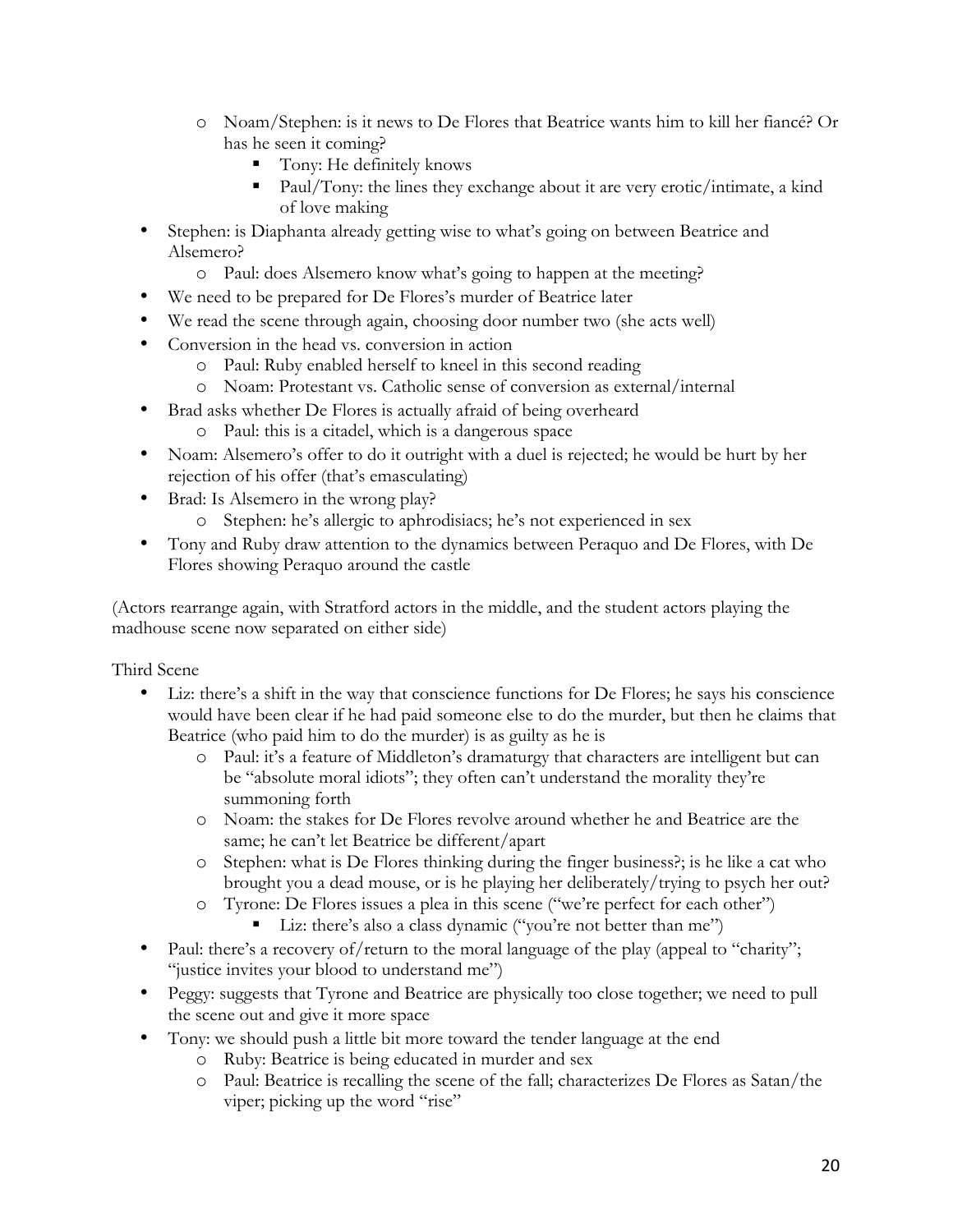- Paul: to what degree is this a rape scene?
	- o Stephen: the coercion makes it rape to a modern audience no matter how you play it
	- o Tyrone: he wants her to say yes; Liz: he wants the power and has a fantasy that she will learn to love it
	- o Ruby: a lot depends on how she pants
		- Liz: fear or desire?; *Othello* in the air at this time...in that play Brabantio reads Desdemona's desire as fear; here it's possible that De Flores reads Beatrice's fear as desire
	- o Noam: the sub/dom dynamic: the power of the sub is to give or withhold signals that the dom is succeeding; being aware or not aware of what the other person wants is part of the power play in these scenes
- Marjorie: This scene begs for hostile touch
- We read the scene again
	- o Peggy asks Ruby to kneel facing forward, Tyrone to stand behind her
- Noam: turtle is a vicious joke, b/c turtles mate for love/for life; also a reference to Song of Songs
- Ruby: Beatrice doesn't call for anyone, because what's outside the room is also dangerous; or are her own feelings about De Flores just so complicated at this point that she can't discern danger properly?
- Brad: "was my creation in the womb so cursed?"  $\rightarrow$  feels like it should be an aside, but it's not; fate vs. free will (the "deed's creature")

Scene Four

- Interesting division with the questions being asked "for the scholars/for the smart people"; questions often get asked across the divide in the room, rather than from actor to actor or from scholar to scholar
	- o Division of knowledge/assumed knowledge?
- Peggy: how mad should the actors be acting?
- Paul suggests doing some character work: Middleton is creating parallels b/w main plot and subplot
- Paul asks Arianna why she thinks Isabella is doing what she's doing
	- o Arianna: Isabella is very smart; she's outfooling/outsmarting
	- o Tony: she's been confined to this space; she's a prisoner
	- o Stephen: standard reading of her is that she's set up as a comparison with Beatrice-Joanna (good girl, bad girl); this seems too easy; in Middelton there's usually no human purity; maybe she sees this as an opportunity to play/be a little rebellious
- Peggy asks Sebastian and Daniel about the tension between the men
- We read the scene again

Scene Five

- Peggy recommends opening up the scene; it's hard to hear the language when the actors are so close together; asks the Stratford actors to move forward
- Brad: does Alsemero know that De Flores will kill Beatrice when he sends him into the closet with her?